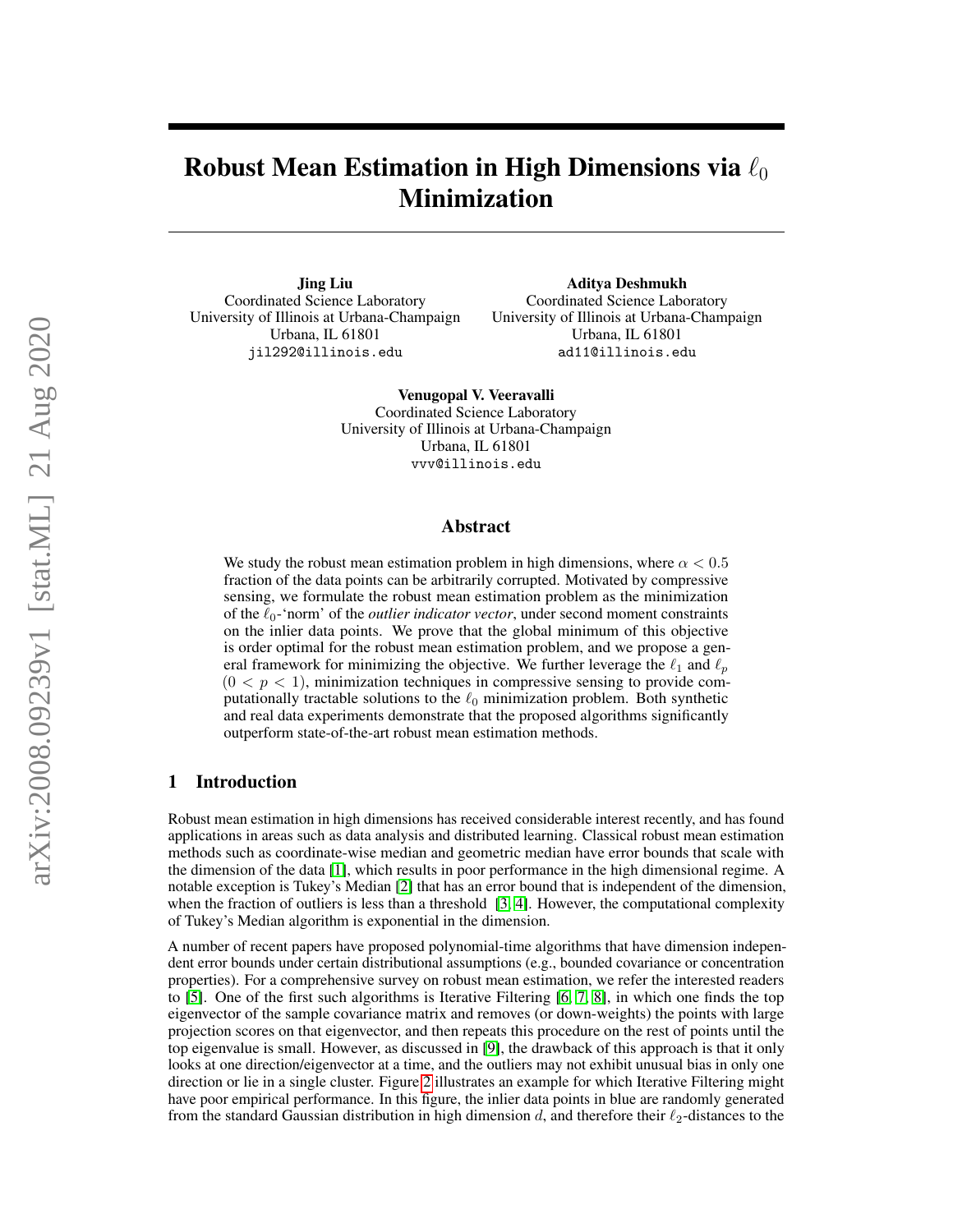origin are all roughly  $\sqrt{d}$ . There are two clusters of outliers in red, and their  $\ell_2$ -distances to the origin are all roughly  $\sqrt{a}$ . There are two clusters or outliers in red, and their  $\ell_2$ -distances to the origin are also roughly  $\sqrt{d}$ . If there is only one cluster of outliers, Iterative Filtering can effectively identify them, however, in this example, this method may remove many inlier points and perform suboptimally.



Figure 1: Illustration of two clusters of outliers (red points). The inlier points (blue) are drawn from Figure 1: Inustration of two clusters of outhers (red points). The infer points (blue) are drawn from<br>standard Gaussian distribution in high dimension d. Both the outliers and inliers are roughly  $\sqrt{d}$ distance from the origin.

There are interesting connections between existing methods for robust mean estimation and those used in Compressive Sensing (CS). The Iterative Filtering algorithm has similarities to the greedy Matching Pursuit type CS algorithm [\[10\]](#page-10-4). In the latter algorithm, one finds a single column of sensing matrix  $\vec{A}$  that has largest correlation with the measurements  $\vec{b}$ , removes that column and its contribution from **, and repeats this procedure on remaining columns of**  $**A**$ **. In light of this, we expect** Iterative Filtering to have poor empirical performance despite having order optimality guarantees. Dong et al. [\[9\]](#page-10-3) proposed a new scoring criteria for finding outliers, in which one looks at multiple directions associated with large eigenvalues of the sample covariance matrix in every iteration of the algorithm. Interestingly, this approach is conceptually similar to Iterative Thresholding techniques in CS (e.g., Iterative Hard Thresholding [\[11\]](#page-10-5) or Hard Thresholding Pursuit [\[12\]](#page-10-6)), in which one simultaneously finds multiple columns of matrix  $\bm{A}$  that are more likely contribute to  $\bm{b}$ . Although this type of approach is also greedy, it is more accurate than the Matching Pursuit technique in practice.

A common assumption in robust mean estimation problem is that the fraction of the corrupted data points is small. In this paper, we explicitly use this information through the introduction of an *outlier indicator vector* whose  $\ell_0$ -'norm' we minimize under distributional constraints on the uncorrupted data points. This new formulation enables us to leverage the well-studied CS techniques to solve the robust mean estimation problem.

We consider the setting wherein the distribution of the uncorrupted data points has bounded covariance, as is commonly assumed in many recent works (e.g.,  $[7, 9, 13, 14]$  $[7, 9, 13, 14]$  $[7, 9, 13, 14]$  $[7, 9, 13, 14]$  $[7, 9, 13, 14]$  $[7, 9, 13, 14]$  $[7, 9, 13, 14]$ ). In particular, in  $[13]$ , in addition to assuming the bounded covariance constraints on the uncorrupted data points, the authors also assume that the fraction  $\alpha$  of the outlier points is known. They propose to minimize the spectral norm of the weighted sample covariance matrix and use the knowledge of outlier fraction  $\alpha$  to constrain the weights. In contrast, we do *not* assume the knowledge of the outlier fraction  $\alpha$ , which is usually not known in practice. Additionally, our strategy to update the estimate of the mean is more straightforward and different from that given in [\[13\]](#page-10-7).

Lastly, we remind interested readers that there is another line of related works on mean estimation of heavy tailed distributions. See a recent survey [\[15\]](#page-10-9) and the references therein.

#### Contributions

- At a fundamental level, a key contribution of this paper is the formulation of the robust mean estimation problem as minimizing the  $\ell_0$ -'norm' of the proposed *outlier indicator vector*, under distributional constraints on the uncorrupted data points.
- We provide a theoretical justification for this novel objective. We further propose a general iterative framework for minimizing this objective, which will terminate in a finite number of iterations.
- Under this formulation, we are able to leverage powerful  $\ell_p(0 < p \le 1)$  minimization techniques from Compressive Sensing to solve the robust mean estimation problem. We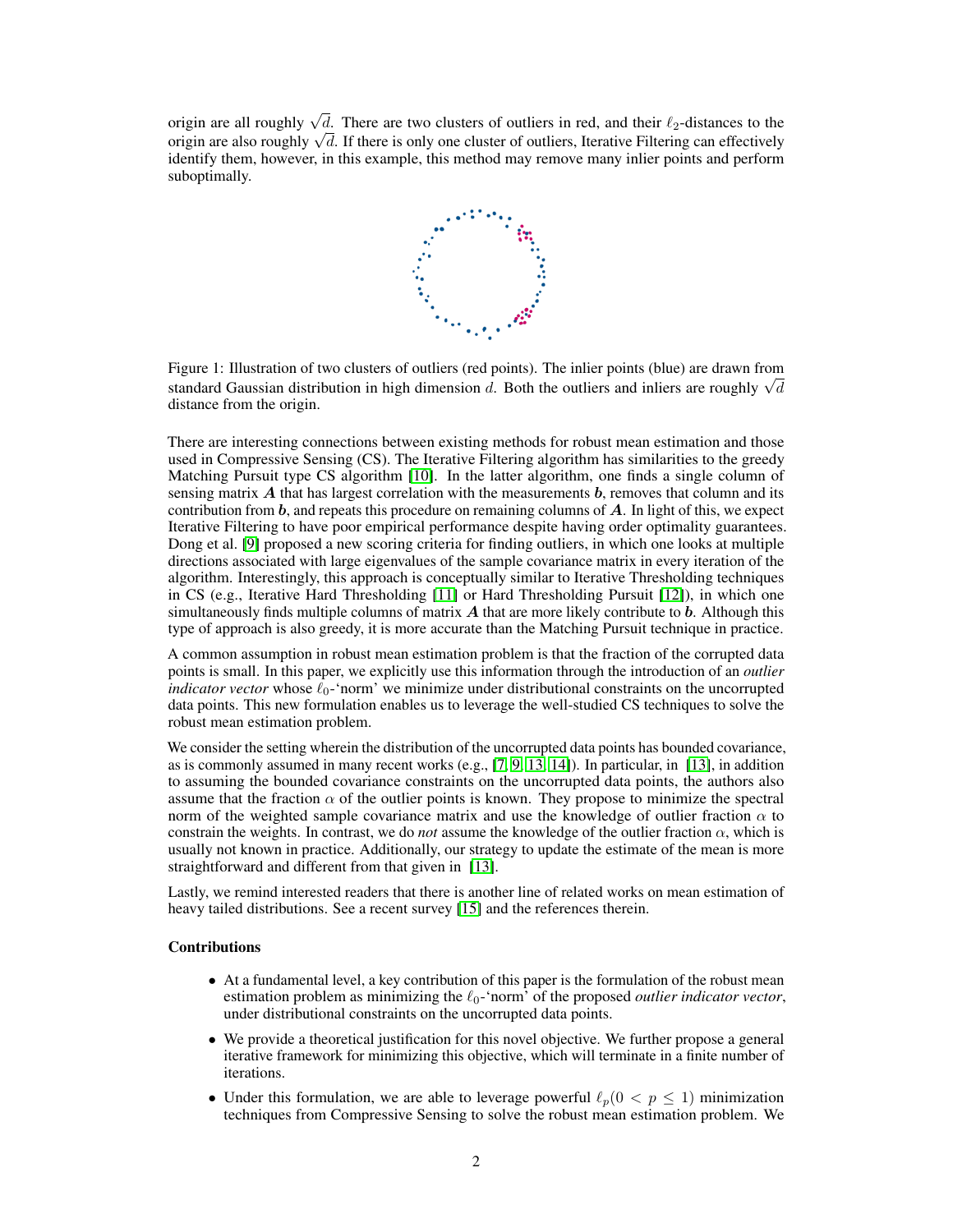demonstrate via simulations that our algorithms significantly outperform the state-of-the-art methods in robust mean estimation.

## 2 Objective function

We begin by introducing some definitions and notation.

<span id="page-2-0"></span>**Definition 1.** ( $\alpha$ -corrupted samples [\[9\]](#page-10-3)) Let P be a distribution on  $\mathbb{R}^d$  with unknown mean  $x^*$ . *We first have*  $\tilde{y}_1, ..., \tilde{y}_n$  *i.i.d. drawn from P, then modified by an adversary who can inspect all the samples, remove*  $\alpha n$  of them, and replace them with arbitrary vectors in  $\mathbb{R}^d$ , then we get an  $\alpha$ -corrupted set of samples, denoted as  $y_1, ..., y_n$ .

There are other types of contamination one can consider, for e.g., Huber's  $\epsilon$ -contamination model [\[16\]](#page-10-10). The contamination model described in Definition [1](#page-2-0) is the strongest in the sense that the adversary is not oblivious to the original data points, and can replace any subset of  $\alpha n$  data points with any vectors in  $\mathbb{R}^d$ . We refer the reader to [\[5\]](#page-9-4) for a more detailed discussion on contamination models.

**Definition 2.** (Resilience [\[14\]](#page-10-8)) A set of points  $y_1, ..., y_m$  lying in  $\mathbb{R}^d$  is ( $\sigma, \beta$ )-resilient in  $\ell_2$ -norm *around a point*  $x$  *if, for all its subsets*  $T$  *of size at least*  $(1 - \beta)m$ ,  $\parallel$  $\frac{1}{|T|}\sum_{\bm{y}_i\in T}\bm{y}_i - x\Big\|_2 \leq \sigma.$ 

Our primary goal is to robustly estimate the mean of the uncorrupted data points given a set of  $\alpha$ -corrupted samples. To explicitly utilize the knowledge that the fraction of the corrupted points is small, we introduce an *outlier indicator vector*  $h \in \mathbb{R}^n$ : for the *i*-th data point,  $h_i$  indicates that whether it is an outlier ( $h_i \neq 0$ ) or not ( $h_i = 0$ ). We minimize the  $\ell_0$ -'norm' of h under a second moment constraint on the inlier points.

Here we only impose a second moment assumption. Since we did not make any assumption on further higher moments, it may be possible for a few uncorrupted samples to affect the empirical covariance too much. Fortunately, [\[7\]](#page-10-1) shows that such troublesome uncorrupted samples have only a small probability to occur:

Let  $0<\epsilon< 1$  be fixed. Let  $\bm{S}=\{\tilde{\bm{y}}_1,\ldots,\tilde{\bm{y}}_n\}$  be a set of  $n\geq 3.2\times 10^4\frac{d\log d}{\epsilon}+11.2\times 10^4\frac{d}{\epsilon}$  samples drawn from a distribution  $P$  with mean  $x^*$  and covariance matrix  $\preceq \sigma^2 I$ . Let  $G \triangleq \{\tilde{y}_i | \|\tilde{y}_i - x^*\|_2 \leq \sigma^2 I$  $\sigma\sqrt{40d/\epsilon}$ } denote the number of samples which are less than  $\sigma\sqrt{40d/\epsilon}$  distance away from  $x^*$ . It follows from [\[7,](#page-10-1) Lemma A.18 (ii)] that

<span id="page-2-2"></span>
$$
\Pr\left(|\mathbf{G}| \ge n - \epsilon n\right) \ge 39/40. \tag{1}
$$

We consider the *far away* uncorrupted samples  $S \setminus G$  as outliers also, without sacrificing performance significantly. Note that it is also possible to remove such samples through preprocessing [\[17,](#page-10-11) [9,](#page-10-3) [13\]](#page-10-7).

<span id="page-2-1"></span>Let  $\{y_1, \ldots, y_n\}$  be an  $\alpha$ -corrupted set of S. Let  $h^*$  be such that  $h_i^* = 1$  for the outliers (both far away uncorrupted samples and corrupted samples), and  $h_i^* = 0$  for the rest of uncorrupted data points. Let  $E$  be the event:

$$
E = \left\{ \lambda_{\max} \left( \sum_{\tilde{\boldsymbol{y}}_i \in \boldsymbol{G}} (\tilde{\boldsymbol{y}}_i - \boldsymbol{x}^*) (\tilde{\boldsymbol{y}}_i - \boldsymbol{x}^*)^\top \right) \leq \frac{3}{2} n \sigma^2 \right\}.
$$
 (2)

Note that the set of *inliers* satisfies  $\{y_i | h_i^* = 0\} = \{\tilde{y}_i | h_i^* = 0\} \subseteq G$ . Since  $(\tilde{y}_i - x^*)(\tilde{y}_i - x^*)^\top$ is PSD, we must have

$$
\lambda_{\max}\left(\sum_{i=1}^n (1-h_i^*)(\boldsymbol{y}_i-\boldsymbol{x}^*)(\boldsymbol{y}_i-\boldsymbol{x}^*)^\top\right)\leq \lambda_{\max}\left(\sum_{\tilde{\boldsymbol{y}}_i\in\boldsymbol{G}}(\tilde{\boldsymbol{y}}_i-\boldsymbol{x}^*)(\tilde{\boldsymbol{y}}_i-\boldsymbol{x}^*)^\top\right).
$$

This implies

<span id="page-2-3"></span>
$$
\left\{\lambda_{\max}\left(\sum_{i=1}^n(1-h_i^*)(\boldsymbol{y}_i-\boldsymbol{x}^*)(\boldsymbol{y}_i-\boldsymbol{x}^*)^\top\right)\leq\frac{3}{2}n\sigma^2\right\}\supseteq E.
$$
 (3)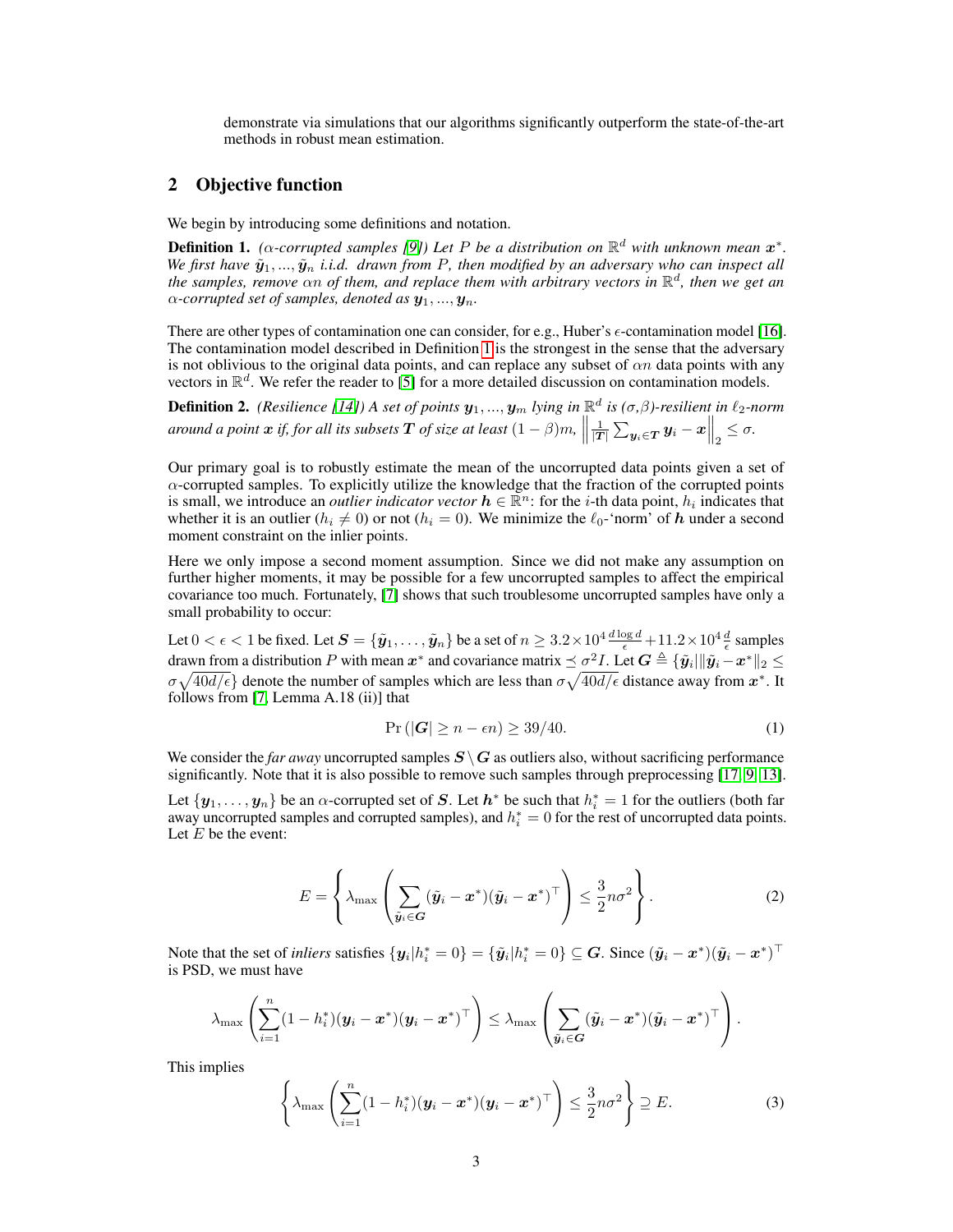Then, we have:

<span id="page-3-0"></span>
$$
\Pr\left\{\lambda_{\max}\left(\sum_{i=1}^n (1-h_i^*)(\boldsymbol{y}_i-\boldsymbol{x}^*)(\boldsymbol{y}_i-\boldsymbol{x}^*)^\top\right) \leq \frac{3}{2}n\sigma^2\right\} \geq \Pr(E) \geq 39/40,\tag{4}
$$

where the last inequality follows from [\[7,](#page-10-1) Lemma A.18 (iv)].

These motivate us to propose the following objective:

<span id="page-3-1"></span>
$$
\min_{\boldsymbol{x}, \boldsymbol{h}} \|\boldsymbol{h}\|_{0} \quad s.t. \ 0 \leq h_{i} \leq 1, \forall i,
$$
\n
$$
\lambda_{\max} \left( \sum_{i=1}^{n} (1 - h_{i}) (\boldsymbol{y}_{i} - \boldsymbol{x}) (\boldsymbol{y}_{i} - \boldsymbol{x})^{\top} \right) \leq c_{1}^{2} n \sigma^{2}.
$$
\n
$$
(5)
$$

Our intended solution is to have  $h_i = 0$  for the inlier points and  $h_i = 1$  for the outlier points. The intuition behind the second moment constraint is based on the following key insight identified in previous works (e.g., [\[7\]](#page-10-1)): if the outliers shift the mean by  $\Omega(\Delta)$ , then they must shift the spectral norm of the covariance matrix by  $\Omega(\Delta^2/\alpha)$ . Notice that in [\(4\)](#page-3-0), the constant  $\frac{3}{2}$  is based on  $n = \Omega(\frac{d \log d}{\epsilon})$  samples. In the constraint of the proposed objective [\(5\)](#page-3-1), we use a general  $c_1^2$  instead of  $\frac{3}{2}$ , and  $c_1^2$  should be no less than  $\frac{3}{2}$ .

We first provide a theoretical justification for the  $\ell_0$  minimization objective, and then give a general framework for solving [\(5\)](#page-3-1), thereby obtaining a robust estimate of the mean. Before proceeding, we first introduce a lemma which is based on [\[14,](#page-10-8) Section 1.3]:

<span id="page-3-2"></span>**Lemma 1.** For a set of data points  $S \triangleq \{y_i\}$ , let  $x = \frac{1}{|S|} \sum_{y_i \in S} y_i$ . If  $\lambda_{\max}\left(\frac{1}{|S|}\sum_{\mathbf{y}_i\in S}(\mathbf{y}_i-\mathbf{x})(\mathbf{y}_i-\mathbf{x})^\top\right) \leq \sigma^2$ , then the set S is  $(2\sigma\sqrt{\beta},\beta)$ -resilient in  $\ell_2$ *norm around*  $x$  *for all*  $\beta$  < 0.5

We now provide theoretical guarantees for the estimator which is given by the solution of the optimization problem [\(5\)](#page-3-1). Assume that  $\epsilon$  is fixed, which controls the estimator's error. We show that given  $\alpha$ -corrupted  $\Omega\left(\frac{d \log d}{\epsilon}\right)$  samples, with high probability the  $\ell_2$ -norm of the estimator's error is bounded by  $O(\sigma\sqrt{\alpha+\epsilon})$ . We formalize this in the following theorem.

Theorem 1. *Let* P *be a distribution on* R <sup>d</sup> *with unknown mean and unknown covariance matrix*  $\leq$  σ<sup>2</sup>I. Let 0 <  $\epsilon$  < 1/3 be fixed. Let 0 < α < 1/3 −  $\epsilon$ . Given an α-fraction corrupted set of  $n\geq 3.2\times 10^4\frac{d\log d}{\epsilon}+11.2\times 10^4\frac{d}{\epsilon}$  samples from P, and set  $c_1^2\geq \frac{3}{2}$  in [\(5\)](#page-3-1). With probability at least 0.95*, the globally optimal solution*  $(h^{\text{opt}}, x^{\text{opt}})$  *of* [\(5\)](#page-3-1) *with*  $h_i^{\text{opt}} \in \{0, 1\}$  *satisfies*  $\|x^{\text{opt}} - \bar{x}^*\|_2 \le$  $(4+3c_1)\sigma\sqrt{\alpha+\epsilon}$ , and any feasible solution  $(\hat{h},\hat{x})$  with  $\hat{h}_i \in \{0,1\}$  and  $\|\hat{h}\|_0 \leq (\alpha+\epsilon)n$  satisfies  $\|\hat{x}-\bar{x}^*\|_2 \leq (4+3c_1)\sigma\sqrt{\alpha+\epsilon}$ . Where  $\bar{x}^*$  is the average of inlier points corresponding to  $h_i^*=0$ *defined in* [\(2\)](#page-2-1)*.*

*Proof.* Let  $(h^{\text{opt}}, x^{\text{opt}})$  be the global optimal solution of [\(5\)](#page-3-1) with  $h_i^{\text{opt}} \in \{0, 1\}$ . Then  $x^{\text{opt}} =$  $\frac{\sum_{i=1}^{n} (1-h_i^{\text{opt}})}{\sum_{i=1}^{n} (1-h_i^{\text{opt}})}$  $\frac{e^{-1}(1-h_i^{\text{opt}})y_i}{e^{-1}(1-h_i^{\text{opt}})}$ , i.e.,  $x^{\text{opt}}$  is the average of the  $y_i$ 's corresponding to  $h_i^{\text{opt}} = 0$ . Note that for any global optimal solution of [\(5\)](#page-3-1), by setting its non-zero  $h_i$  to be 1, we can always get corresponding feasible  $(h^{\text{opt}}, x^{\text{opt}})$  with  $h_i^{\text{opt}} \in \{0, 1\}$ , and the objective value remains unchanged.

Consider  $h^*$  as defined in [\(2\)](#page-2-1). Let  $\alpha' \triangleq \epsilon + \alpha < 1/3$ . Let  $\tilde{E} = \{\Vert h^*\Vert_0 \leq \alpha' n\} \cap E$ , where E is as defined in [\(2\)](#page-2-1). It follows from [\(1\)](#page-2-2) and [\(4\)](#page-3-0) that

$$
\Pr(\tilde{E}) \ge 0.95. \tag{6}
$$

Then on the event  $\tilde{E}$ , it follows from [\(3\)](#page-2-3) and the fact that  $\lambda_{\max}\left(\sum_{i=1}^n(1-h_i^*)(\bm{y}_i-\bar{\bm{x}}^*)(\bm{y}_i-\bar{\bm{x}}^*)^\top\right) \quad\leq\quad \lambda_{\max}\left(\sum_{i=1}^n(1-h_i^*)(\bm{y}_i-\bm{x}^*)(\bm{y}_i-\bm{x}^*)^\top\right)\!,$ A  $\lim_{n \to \infty} \left( \sum_{i=1}^{n} (1 - \frac{n_i}{n_i}) (y_i - x_i)^n \right)$   $\leq$   $\lim_{n \to \infty} \left( \sum_{i=1}^{n} (1 - \frac{n_i}{n_i}) (y_i - x_i)^n \right)$ <br>that the set  $S^* \triangleq \{y_i | h_i^* = 0\}$  is  $(3\sigma\sqrt{\beta}, \beta)$ -resilient in  $\ell_2$ -norm around  $\bar{x}^*$  for all  $\beta < 0.5$  by Lemma [1.](#page-3-2) We also have  $|\boldsymbol{S}^*| \ge (1 - \alpha')n$ .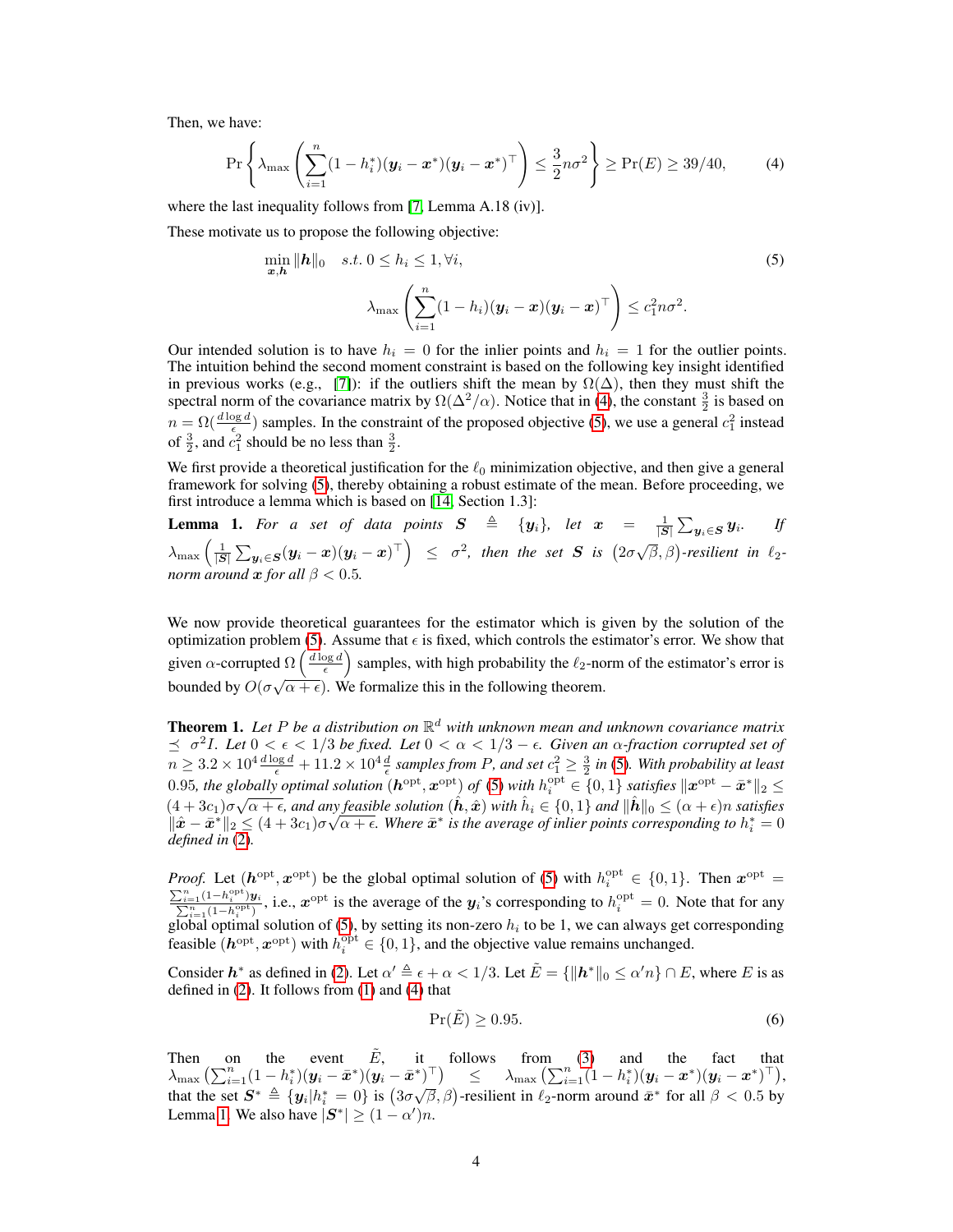Since  $(h^{\text{opt}}, x^{\text{opt}})$  is globally optimal, and  $(h^*, \bar{x}^*)$  is feasible, we have  $\|h^{\text{opt}}\|_0 \le \|h^*\|_0 \le \alpha'n$ . Thus  $n - ||h^{opt}||_0 \triangleq q \geq n - \alpha'n$ . Note that

<span id="page-4-0"></span>
$$
\lambda_{\max}\left(\sum_{i=1}^n (1-h_i^{\text{opt}})(\boldsymbol{y}_i-\boldsymbol{x}^{\text{opt}})(\boldsymbol{y}_i-\boldsymbol{x}^{\text{opt}})^\top\right)\leq c_1^2 n \sigma^2.
$$
 (7)

Normalizing  $(7)$  by q leads to

$$
\lambda_{\max}\left(\frac{1}{q}\sum_{i=1}^{n}(1-h_i^{\text{opt}})(\boldsymbol{y}_i-\boldsymbol{x}^{\text{opt}})(\boldsymbol{y}_i-\boldsymbol{x}^{\text{opt}})^{\top}\right)\leq c_1^2\frac{n}{q}\sigma^2\leq c_1^2\frac{n}{n-\alpha'n}\sigma^2.
$$
 (8)

Because  $h_i^{\text{opt}} \in \{0, 1\}$ , [\(8\)](#page-4-1) implies that the set  $S^{\text{opt}} \triangleq {\mathbf{\{y_i|}}}{h_i^{\text{opt}}} = 0$  is  $(c_1)$ √  $\overline{6}\sigma\sqrt{\beta}, \beta$ )-resilient in  $\ell_2$ -norm around  $\bm{x}^{\rm opt}$  for all  $\beta < 0.5$  by Lemma [1.](#page-3-2) We also have  $|\bm{S}^{\rm opt}| \geq (1-\alpha')n$ .

Let  $T \triangleq S^* \cap S^{\text{opt}}$ , and set  $\beta = \frac{\alpha'}{1-\alpha'}$  $\frac{\alpha'}{1-\alpha'}$ . Since  $\alpha' < 1/3$ , we have  $\beta < 0.5$ . One can verify that  $|T| \ge (1 - \beta) \max\{|S^*|, |S^{\text{opt}}|\}.$  Then, from the property of resilience in Definition 2, we have

$$
\left\|\frac{1}{|T|}\sum_{\mathbf{y}_i\in T}\mathbf{y}_i-\bar{\mathbf{x}}^*\right\|_2\leq 3\sigma\sqrt{\beta}\quad\text{and}\quad\left\|\frac{1}{|T|}\sum_{\mathbf{y}_i\in T}\mathbf{y}_i-\mathbf{x}^{\text{opt}}\right\|_2\leq c_1\sqrt{6}\sigma\sqrt{\beta}.
$$

By the triangle inequality, we obtain

$$
\|\bar{\boldsymbol{x}}^* - \boldsymbol{x}^{\mathrm{opt}}\|_2 \le (3 + c_1 \sqrt{6})\sigma \sqrt{\beta} = (3 + c_1 \sqrt{6})\sigma \sqrt{\alpha'/(1 - \alpha')} < (4 + 3c_1)\sigma \sqrt{\alpha'} = (4 + 3c_1)\sigma \sqrt{\alpha + \epsilon}.
$$

Next, note that for any feasible solution of [\(5\)](#page-3-1), by setting its non-zero  $h_i$  to be 1, we can always get corresponding *feasible*  $(\hat{h}, \hat{x})$  with  $\hat{h}_i \in \{0, 1\}$  and  $\hat{x} = \frac{\sum_{i=1}^{n} (1-\hat{h}_i)y_i}{\sum_{i=1}^{n} (1-\hat{h}_i)}$ , i.e.,  $\hat{x}$  is the average of the  $y_i$ 's corresponding to  $\hat{h}_i = 0$ , and the objective value remains unchanged. Since  $\|\hat{h}\|_0 \le \alpha'n$ , following the same proof as above, we also have

$$
\|\bar{\boldsymbol{x}}^* - \hat{\boldsymbol{x}}\|_2 \le (4 + 3c_1)\sigma\sqrt{\alpha + \epsilon}.
$$

<span id="page-4-1"></span> $\Box$ 

Remark 1. *Observe that in Theorem 1, controls the error tolerance level, and the lower bound on the required number of samples is*  $\Omega(\frac{d \log d}{\epsilon})$  *which is independent of the corruption level*  $\alpha$ *. Previous works (for e.g., cf. [\[6,](#page-10-0) [7,](#page-10-1) [8\]](#page-10-2)) do not consider a tolerance level, and in these works the lower bound on the required number of samples is inverse proportional to the fraction of corruption*  $\alpha$ , *which blows up as*  $\alpha \to 0$ *. Moreover,*  $\alpha$  *is typically unknown in practice. Specifying*  $\epsilon$  *to control the estimator's error helps us remove the dependence of the number of samples required on the fraction of corruption* α*. Note that we can recover the results in the form as given by the previous works by setting*  $\epsilon = O(\alpha)$  *in Theorem 1. The following corollary states this result.* 

Corollary 1. *Let* P *be a distribution on* R <sup>d</sup> *with unknown mean* x <sup>∗</sup> *and unknown covariance matrix*  $\leq \sigma^2 I$ *. Let*  $0 < \alpha \leq 0.33$ *. Given an*  $\alpha$ *-fraction corrupted set of*  $n \geq 3.2\times 10^4 \times 160\frac{d\log d}{\alpha}+11.2\times 10^4$  $10^4 \times 160 \frac{d}{d}$  samples from P, and set  $c_1^2 \geq \frac{3}{2}$  in [\(5\)](#page-3-1). With probability at least 0.949*, the globally optimal solution*  $(h^{opt}, x^{opt})$  *of* [\(5\)](#page-3-1) *with*  $h_i^{opt} \in \{0, 1\}$  *satisfies*  $\|x^{opt} - x^*\|_2 \leq (7.5 + 3.1c_1)\sigma\sqrt{\alpha}$ , *and any feasible solution*  $(\hat{h}, \hat{x})$  *with*  $\hat{h}_i \in \{0, 1\}$  *and*  $\|\hat{h}\|_0 \leq \frac{161}{160} \alpha n$  *satisfies*  $\|\hat{x} - x^*\|_2 \leq$  $(7.5+3.1c_1)\sigma\sqrt{\alpha}.$ 

*Proof.* Set  $\epsilon = \alpha/160$ . On the event  $\tilde{E}$  (as defined in the proof of Theorem 1), we have  $\lambda_{\max}\left(\sum_{\tilde{\bm{y}}_i \in \bm{G}}(\tilde{\bm{y}}_i - \bm{x}^*)(\tilde{\bm{y}}_i - \bm{x}^*)^\top\right) \leq \frac{3}{2}n\sigma^2$ . Further, let  $\tilde{\bm{x}}$  be the average of samples in  $\bm{G}$ , then we have  $\lambda_{\max} \left( \sum_{\tilde{y}_i \in G} (\tilde{y}_i - \tilde{x})(\tilde{y}_i - \tilde{x})^\top \right) \leq \lambda_{\max} \left( \sum_{\tilde{y}_i \in G} (\tilde{y}_i - x^*)(\tilde{y}_i - x^*)^\top \right) \leq \frac{3}{2} n \sigma^2$ . Then, the set  $G$  is  $(8\sqrt{15/159}\sigma\sqrt{\beta}, \beta)$ -resilient in  $\ell_2$ -norm around  $\tilde{x}$  for all  $\beta < 0.5$  by Lemma [1.](#page-3-2) √ Using this resilience property and the fact that  $\{y_i | h_i^* = 0\} \subseteq G$ , we have  $\|\bar{x}^* - \tilde{x}\|_2 \le$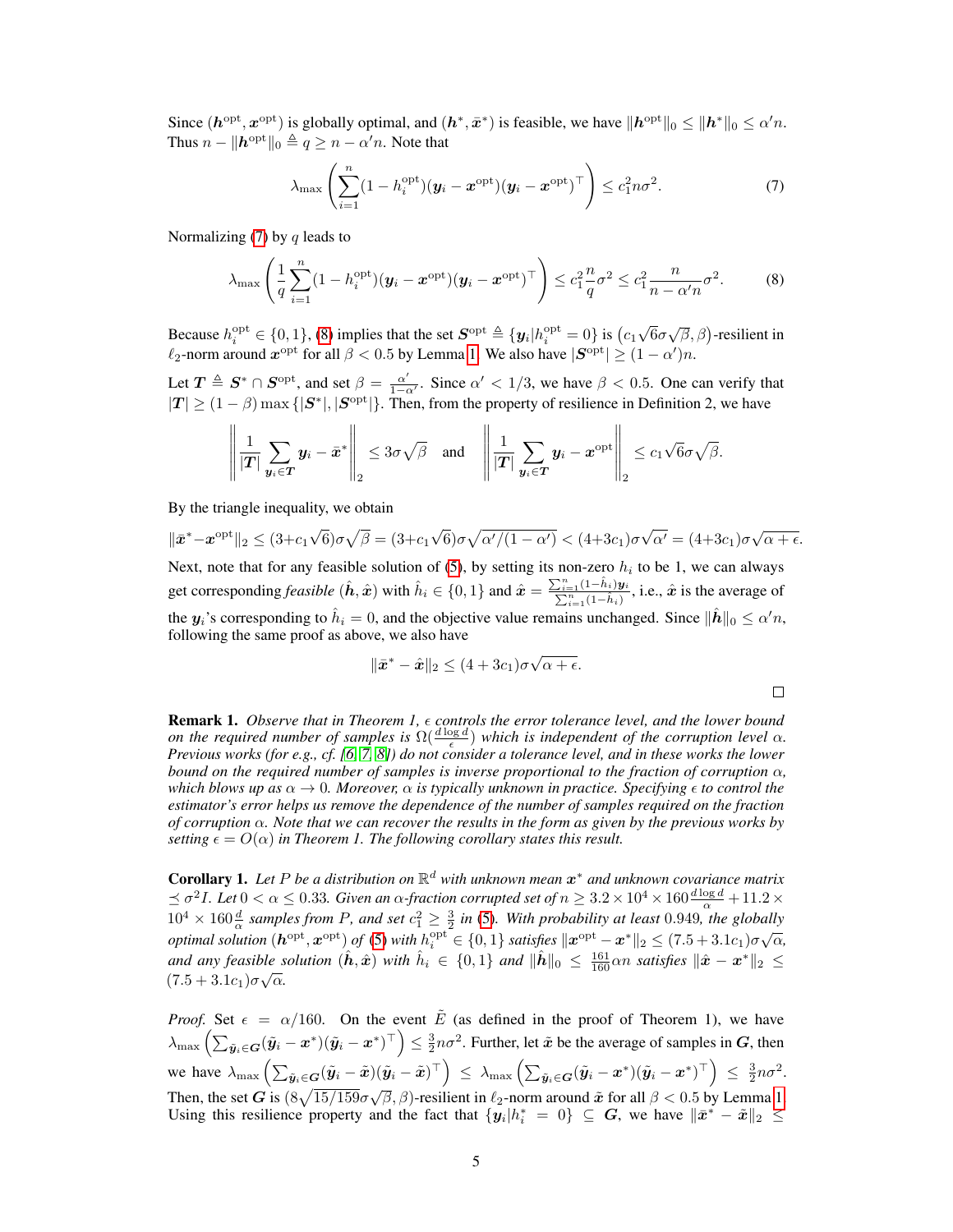$8\sqrt{15/159}\sigma\sqrt{\alpha/(1-\alpha/160)} \leq \frac{160}{159}$ √  $\leq \frac{160}{159} \sqrt{6} \sigma \sqrt{\alpha}$ . Finally, from Theorem 1 and by triangle inequality, we have  $||x^{\text{opt}} - \tilde{x}||_2 \le \left[\frac{160}{159}\sqrt{6} + (4 + 3c_1)\sqrt{161/160}\right]σ\sqrt{α} \le (6.5 + 3.1c_1)σ\sqrt{α}$  as well as  $\|\hat{\bm{x}} - \tilde{\bm{x}}\|_2 \leq (6.5 + 3.1c_1)\sigma\sqrt{\alpha}$ . Using Lemma [2](#page-13-0) in Appendix [6.4,](#page-13-1) we get that with high probability,  $\|\tilde{x} - x^*\|_2 \leq \sigma \sqrt{\alpha}$ . Consequently, by taking intersection of the events in [\(28\)](#page-13-2), [\(29\)](#page-13-3) and [\(37\)](#page-13-4) from Lemma [2,](#page-13-0) and the event  $\tilde{E}$  and applying triangle inequality, we obtain that with probability at least Lemma 2, and the event *E* and applying triangle inequality, we obtain that with p<br>0.949,  $||x^{\text{opt}} - x^*||_2 \le (7.5 + 3.1c_1)\sigma\sqrt{\alpha}$  and  $||\hat{x} - x^*||_2 \le (7.5 + 3.1c_1)\sigma\sqrt{\alpha}$ .

 $\Box$ 

# 3 Algorithm

In this section, we first provide a general framework for solving [\(5\)](#page-3-1) by alternately updating the outlier indicator vector h and the estimate of the mean x. Note that the objective  $(5)$  is non-convex. Fortunately, it is known that several efficient algorithms like coordinate-wise median and geometric median can tolerate nearly half outlier points and their estimates are bounded from the true mean. So we can use them as a good initial point  $x^{(0)}$  in our algorithm. From Theorem 1, we know that actually any feasible solutions  $h$  (with  $\hat{h}_i \in \{0,1\}$ ) which are sparse enough, would be sufficient.

Since updating h (i.e., minimizing  $||h||_0$  under the constraints in step 1 in Algorithm 1) is computationally expensive, we propose to minimize the surrogate functions  $||h||_p^p$  with  $0 < p \le 1$ . The effectiveness of this approach is well understood in the Compressive Sensing literature.

#### 3.1 General framework

Our general framework for solving [\(5\)](#page-3-1) is detailed in Algorithm 1. In Step 1 of Algorithm 1, we fix the current estimate of the mean x and estimate the set of outlier points (corresponding to  $h_i \neq 0$ ). In Step 2, we update  $x$  as the average of the set of estimated inlier points. Then we repeat this procedure until the stopping criteria is met. The following theorem shows that the objective value is non-increasing through the course of the iterations of this alternating minimization algorithm.

#### **Algorithm 1** Robust Mean Estimation via  $\ell_0$  Minimization

**Input:** Observations  $y_i$ ,  $i = 1, 2, ..., n$ , upper bound  $c_1^2 \sigma^2$ **Initialize:**  $x^{(0)}$  as the Coordinate-wise Median of  $y_i$ ,  $i = 1, 2, ..., n$ ; iteration number  $t = 0$ While  $\|\bm{h}^{(t)}\|_0 < \|\bm{h}^{(t-1)}\|_0$ Step 1: Fix  $x^{(t)}$ , update  $h$  $\bm{h}^{(t)} = \arg\min_{\bm{h}} \|\hat{\bm{h}}\|_0 \text{, s.t. } 0 \leq h_i \leq 1, \forall i, \lambda_{\max}(\sum_{i=1}^n (1-h_i)(\bm{y}_i - \bm{x}^{(t)})(\bm{y}_i - \bm{x}^{(t)})^\top) \leq c_1^2 n \sigma^2$ Step 2: Fix  $h^{(t)}$ , update  $x$  $\bm{x}^{(t+1)} = \frac{\sum_{\{i: h_i^{(t)}=0\}} \bm{y}_i}{\frac{\prod_{i=1}^{t} (t_i - a_i)}{s_i}}$  $\frac{\{i: n_i = 0\}}{|\{i: h_i^{(t)} = 0\}|},$  $t := t + 1$ End While Output: x

<span id="page-5-1"></span>Theorem 2. *Through consecutive iterations of Algorithm 1 the objective value in* [\(5\)](#page-3-1) *is non-increasing, and the algorithm terminates in at most* n *iterations.*

*Proof*: In the t-th iteration of Algorithm 1, let  $h^{(t)}$  be the solution of Step 1. We introduce a new variable  $s^{(t)}$  defined as follows:

$$
s_i^{(t)} = \begin{cases} 0 & \text{if } h_i^{(t)} = 0, \\ 1 & \text{otherwise.} \end{cases}
$$

Note that we have

<span id="page-5-0"></span>
$$
\|\boldsymbol{s}^{(t)}\|_{0} = \|\boldsymbol{h}^{(t)}\|_{0}.\tag{9}
$$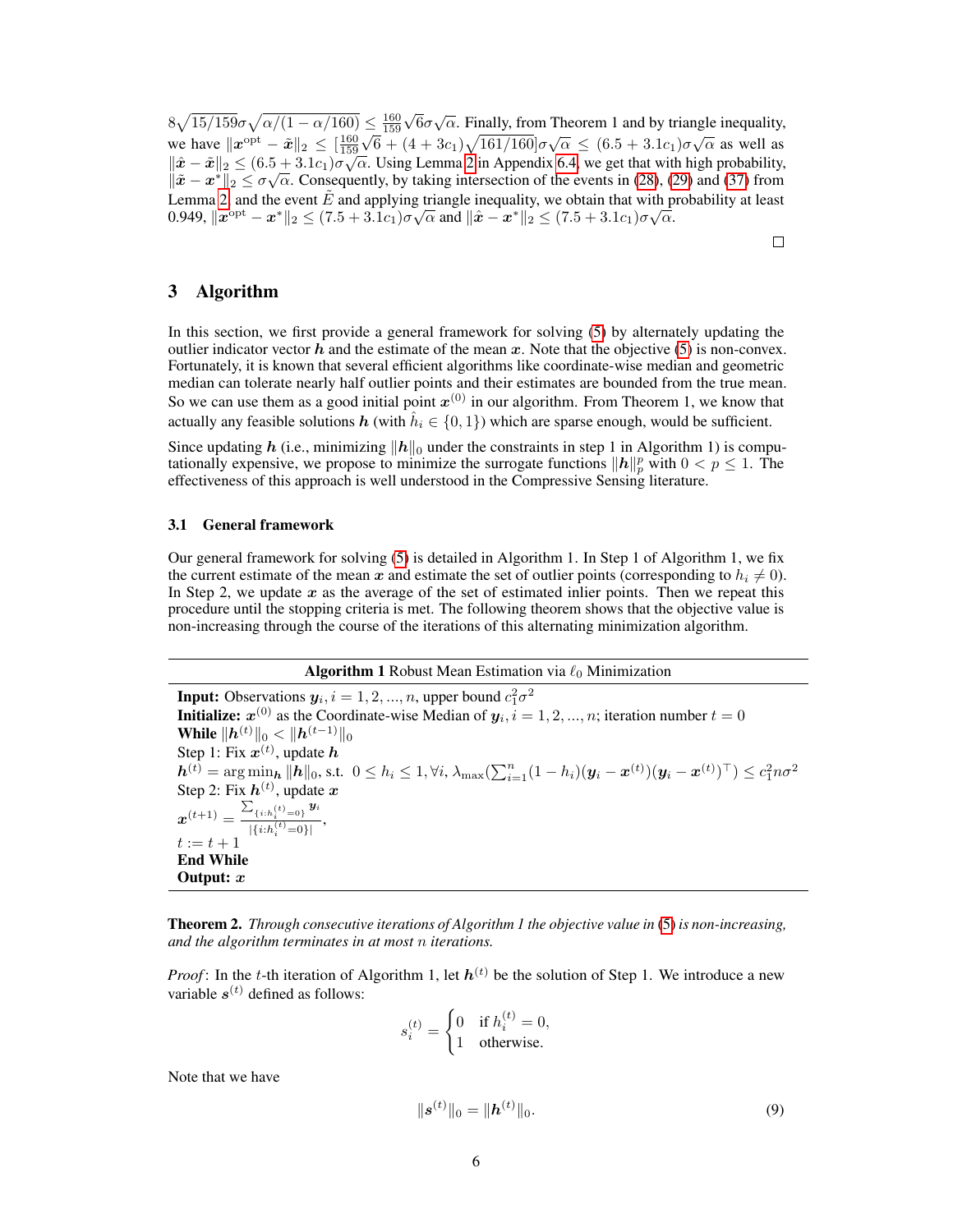Observe that  $(y_i - x^{(t)}) (y_i - x^{(t)})^\top$  is a PSD matrix for any i, so we have

$$
\lambda_{\max}(\sum_{i=1}^{n} (1-s_i^{(t)}) (\boldsymbol{y}_i - \boldsymbol{x}^{(t)}) (\boldsymbol{y}_i - \boldsymbol{x}^{(t)})^{\top}) \leq \lambda_{\max}(\sum_{i=1}^{n} (1-h_i^{(t)}) (\boldsymbol{y}_i - \boldsymbol{x}^{(t)}) (\boldsymbol{y}_i - \boldsymbol{x}^{(t)})^{\top}).
$$
\n(10)

Since the index sets satisfy  $\{i : s_i^{(t)} = 0\} = \{i : h_i^{(t)} = 0\}$ , we get that the output in Step 2 satisfies,

<span id="page-6-0"></span>
$$
\boldsymbol{x}^{(t+1)} = \frac{\sum_{\{i: h_i^{(t)} = 0\}} \boldsymbol{y}_i}{|\{i: h_i^{(t)} = 0\}|} = \frac{\sum_{\{i: s_i^{(t)} = 0\}} \boldsymbol{y}_i}{|\{i: s_i^{(t)} = 0\}|}.
$$

As all the nonzero values of  $s^{(t)}$  are 1, it follows that  $x^{(t+1)}$  is the optimum solution of  $\min_{\bm{x}} \ \lambda_{\max}(\sum_{i=1}^n (1-s_i^{(t)})(\bm{y}_i-\bm{x})(\bm{y}_i-\bm{x})^\top)$ . Thus, we must have

$$
\lambda_{\max}(\sum_{i=1}^n (1-s_i^{(t)}) (\boldsymbol{y}_i - \boldsymbol{x}^{(t+1)}) (\boldsymbol{y}_i - \boldsymbol{x}^{(t+1)})^\top) \leq \lambda_{\max}(\sum_{i=1}^n (1-s_i^{(t)}) (\boldsymbol{y}_i - \boldsymbol{x}^{(t)}) (\boldsymbol{y}_i - \boldsymbol{x}^{(t)})^\top).
$$

Applying [\(10\)](#page-6-0), we obtain

$$
\lambda_{\max}(\sum_{i=1}^n (1-s_i^{(t)}) (\boldsymbol{y}_i - \boldsymbol{x}^{(t+1)}) (\boldsymbol{y}_i - \boldsymbol{x}^{(t+1)})^\top) \leq \lambda_{\max}(\sum_{i=1}^n (1-h_i^{(t)}) (\boldsymbol{y}_i - \boldsymbol{x}^{(t)}) (\boldsymbol{y}_i - \boldsymbol{x}^{(t)})^\top).
$$

Since  $\{x^{(t)}, h^{(t)}\}$  is a feasible solution of [\(5\)](#page-3-1), we get that  $\{x^{(t+1)}, s^{(t)}\}$  must also be a feasible solution. Since  $h^{(t+1)}$  is the optimal solution of Step 1 in iteration  $t+1$  with x fixed as  $x^{(t+1)}$ , we obtain  $\|\bm{h}^{(t+1)}\|_0 \leq \|\bm{s}^{(t)}\|_0.$  Consequently, it follows from [\(9\)](#page-5-0) that  $\|\bm{h}^{(t+1)}\|_0 \leq \|\bm{h}^{(t)}\|_0.$  Because  $||h^{(0)}||_0 \le n$  and the objective value in [\(5\)](#page-3-1) is always non-negative, Algorithm 1 will terminate in at  $m$  iterations. П

Remark 2. *Note that Theorem 2 does not establish convergence to the global optimal solution of* [\(5\)](#page-3-1)*. It only guarantees the decreasing of the objective value. However, Theorem 1 states that with probability at least 0.95, any feasible solution*  $(\hat{h}, \hat{x})$  *with*  $\hat{h}_i \in \{0, 1\}$  *and*  $\|\hat{h}\|_0 \leq (\alpha + \epsilon)n$  *satisfies*  $\|\hat{\bm{x}}-\bar{\bm{x}}^*\|_2 \leq (4+3c_1)\sigma\sqrt{\alpha+\epsilon}$ . It is not necessary to reach the global optimum of the objective [\(5\)](#page-3-1).

#### 3.2 Solving Step 1 of Algorithm 1

The  $\ell_0$  minimization problem in Step 1 of Algorithm 1 is computationally challenging in general. Motivated by the success of the  $\ell_1$  and  $\ell_p$  ( $0 < p < 1$ ) techniques in Compressive Sensing, we use  $\|\mathbf{h}\|_p^p$  (with  $0 < p \le 1$ ) as surrogate functions for  $\|\mathbf{h}\|_0$  in the minimization. When  $p = 1$ , the problem is convex, and can be reformulated as the following packing SDP with  $w_i \triangleq 1 - h_i$ , and  $e_i$ being the *i*-th standard basis vector in  $\mathbb{R}^n$ . The details can be found in the Appendix:

<span id="page-6-2"></span>
$$
\max_{\mathbf{w}} \mathbf{1}^{\top} \mathbf{w} \quad s.t. \ w_i \ge 0, \forall i
$$
\n
$$
\sum_{i=1}^{n} w_i \begin{bmatrix} e_i e_i^{\top} \\ (y_i - \mathbf{x})(y_i - \mathbf{x})^{\top} \end{bmatrix} \preceq \begin{bmatrix} I_{n \times n} \\ c_1^2 n \sigma^2 I_{d \times d} \end{bmatrix}
$$
\n(11)

When  $0 < p < 1$ , the surrogate function  $||h||_p^p = \sum_i h_i^p$  is concave. We can iteratively construct and minimize a *tight* upper bound on this surrogate function via iterative re-weighted  $\ell_2$  [\[18,](#page-10-12) [19\]](#page-10-13) or iterative re-weighted  $\ell_1$  $\ell_1$  techniques [\[20\]](#page-10-14) from Compressive Sensing.<sup>1</sup>

**Numerical Example.** We illustrate the effectiveness of  $\ell_1$  and  $\ell_p$  ( $0 < p < 1$ ) in approximating  $\ell_0$ through the following numerical example. The dimension of the data is  $d = 100$ , and for visualization purposes, we set the number of data points to be  $n = 200$ . The outlier fraction is set to be 10%. The inlier data points are randomly generated from the standard Gaussian distribution with zero mean. For the outliers, half of them (i.e., 5%) are set to be  $[\sqrt{d/2}, \sqrt{d/2}, 0, ..., 0]$ , and the other half are set For the outners, half of them (i.e., 5%) are set to be  $[\sqrt{u}/2, \sqrt{u}/2, 0, ..., 0]$ , and the other half are set as  $[\sqrt{d/2}, -\sqrt{d/2}, 0, ..., 0]$ , so that their  $\ell_2$  distances to the true mean  $[0, ..., 0]$  are all  $\sqrt{d}$ , similar to

<span id="page-6-1"></span><sup>&</sup>lt;sup>1</sup>We observe that iterative re-weighted  $\ell_2$  achieves better empirical performance.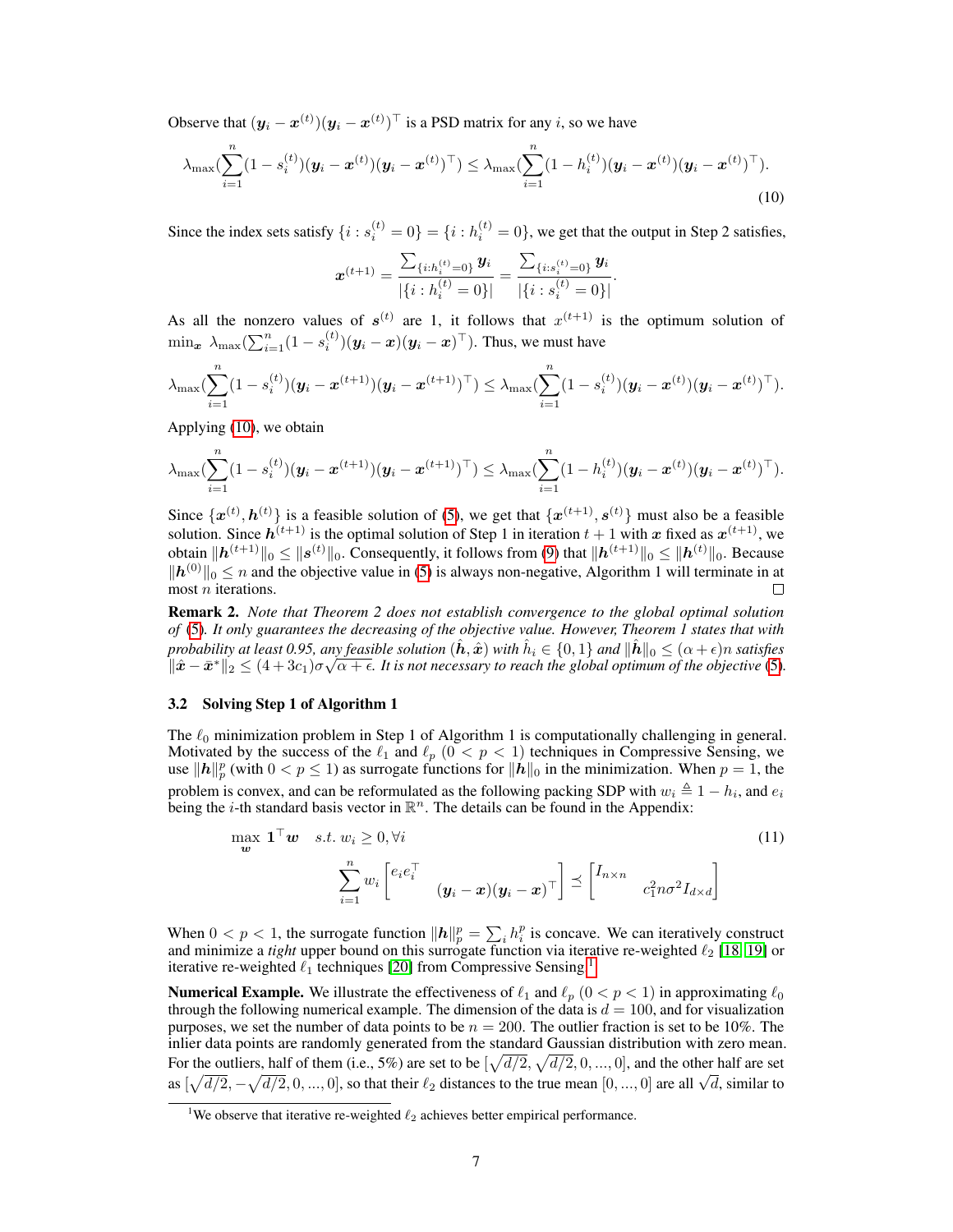that of the inlier points. We fix x to be coordinate-wise median of the data points, and then solve  $h$ via  $\ell_1$  minimization or  $\ell_p$  minimization with  $p = 0.5$ . Fig. [2](#page-7-0) shows an example solution of h by  $\ell_1$ method (left, blue dots) and  $\ell_p$  method (right, green dots). The red circles in the figure correspond to the true indices of the outlier points. First, we can see that both the  $\ell_1$  and  $\ell_p$  minimization lead to sparse solutions of h, and the solution of  $\ell_p$  minimization is even sparser. Further, from their solutions, we can very effectively identify the set of inlier points (corresponding to  $h_i = 0$ ). This enables us to accurately estimate  $x$  in Step 2 of Algorithm 1.



<span id="page-7-0"></span>Figure 2: The solution of h by  $\ell_1$  method (left, blue dots) and  $\ell_p$  method ( $p = 0.5$ , right, green dots). The red circles correspond to the true indices of the outlier points.

#### 3.3 Complexity analysis

Theorem [2](#page-5-1) guarantees that the total number of iterations performed by Algorithm 1 is upper bounded by n. We note that in practice Algorithm 1 often terminates in much fewer than n iterations. In each iteration, the computational complexity of Step 2 is  $O(nd)$ . In Step 1, if we relax  $\ell_0$ -'norm' to  $\ell_1$ , we can solve the resulting Packing SDP [\(11\)](#page-6-2) to precision  $1-O(\epsilon)$  in  $\tilde{O}(nd/\epsilon^6)$  parallelizable work using positive SDP solvers [\[21\]](#page-10-15) (the notation  $O(m)$  hides the poly-log factors:  $O(m) = O(m$ polylog $(m)$ )). If we relax the  $\ell_0$ -'norm' to  $\ell_p$  with  $0 < p < 1$  in Step 1, we iteratively construct and minimize a *tight* upper bound on the  $\ell_p$  objective via iterative re-weighted  $\ell_2$  [\[18,](#page-10-12) [19\]](#page-10-13) or iterative re-weighted  $\ell_1$ techniques  $[20]^2$  $[20]^2$  $[20]^2$ . Minimizing the resulting weighted  $\ell_1$  objective can be also solved very efficiently to precision  $1-O(\epsilon)$  by formulating it as a Packing SDP (see Appendix) with computational complexity  $\tilde{O}(nd/\epsilon^6)$  [\[21\]](#page-10-15). If using iterative re-weighted  $\ell_2$ , minimizing the resulting weighted  $\ell_2$  objective is a SDP constrained least squares problem, whose computational complexity is in general polynomial in both  $d$  and  $n$ . We will explore more efficient solutions to this objective in future work.

## 4 Empirical Studies

In this section, we present empirical results on the performance of the proposed methods and compare with the following state-of-the-art high dimension robust mean estimation methods: Iterative Filtering [\[7\]](#page-10-1), Quantum Entropy Scoring (QUE) [\[9\]](#page-10-3), which scores the outliers based on multiple directions. Note that the above methods as well as the proposed methods need to specify the upper bound on the spectral norm of the sample covariance matrix of the inlier points. We use the source codes from the authors and tune the parameters carefully. Throughout the experiments, we fix  $p = 0.5$ for the proposed  $\ell_p$  method. We also test the method proposed by Lai et al. [\[1\]](#page-9-0) (denoted as LRV), which needs the knowledge of outlier fractions. We additionally compare with a recently proposed method by Cheng et al. [\[13\]](#page-10-7) (denoted as CDG), which needs the knowledge of *both* outlier fraction and the upper bound on the spectral norm of inlier covariance matrix. The true values are provided to this method. For evaluation, we define the recovery error as the  $\ell_2$  distance of the estimated mean to the oracle solution, i.e., the average of the uncorrupted samples.

<span id="page-7-1"></span><sup>&</sup>lt;sup>2</sup>We only run a few re-weighted iterations in our implementation.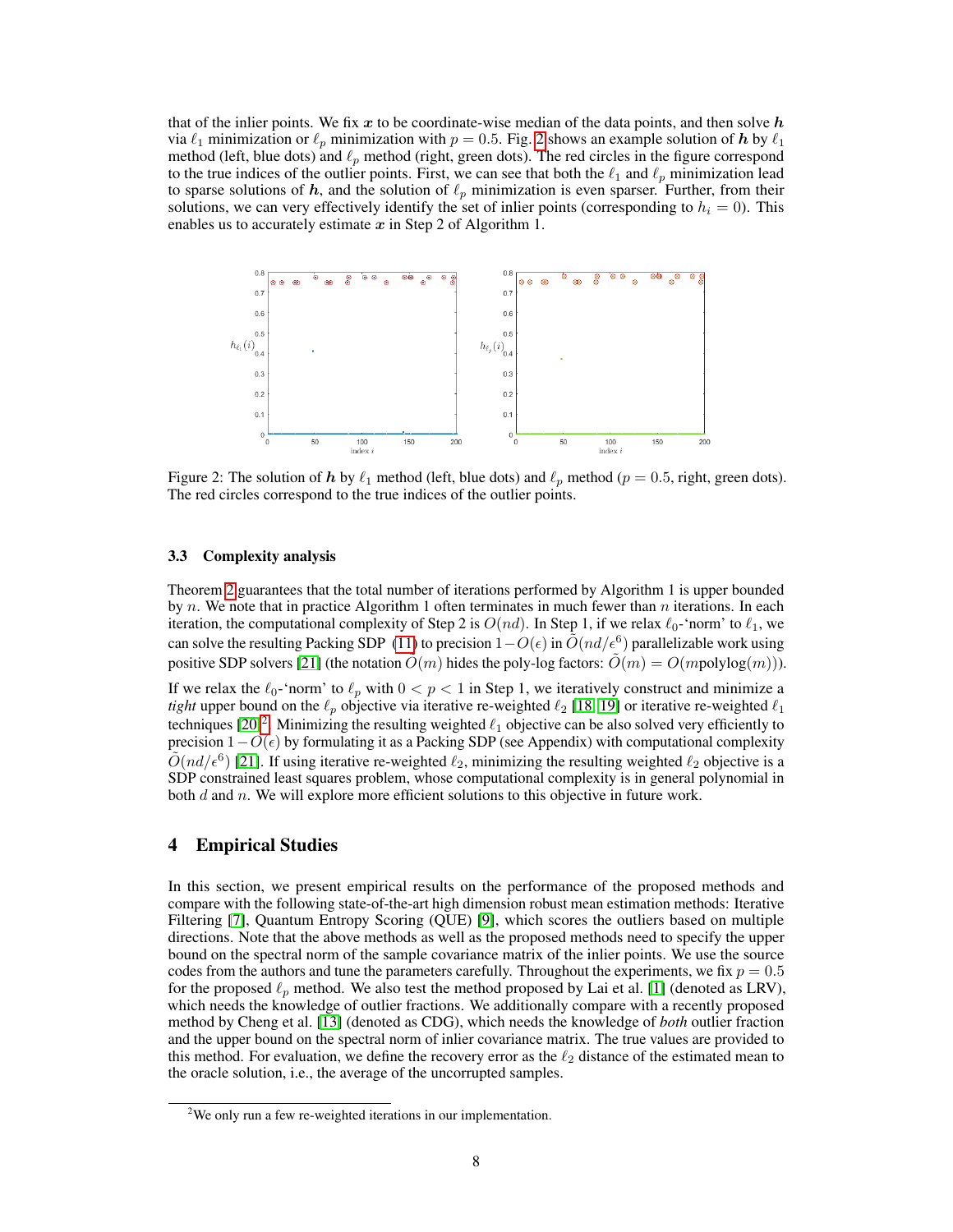#### 4.1 Synthetic data

We conducted experiments on two different settings of outliers, descirbed below, where the dimension of the data is  $d$ , and the number of data points is  $n$ :

**Setting A:** In this setting, there is one cluster of outliers where their  $\ell_2$  distances to the true mean  $x$  are similar to that of the inlier points. Besides that, there are also some other outliers that have different distances to the true mean. More specifically, the inlier points are randomly generated from  $\mathcal{N}(0, I_{d \times d})$ . Half of the outliers are generated from  $|\mathcal{N}(0, I_{d \times d})|$ , where the absolute sign applies on all the d entries. The other half of the outliers are generated by adding corruptions to each entry of the points generated from  $\mathcal{N}(0, I_{d \times d})$ , where the values of the corruptions are randomly drawn from  $U(0, 3)$ . We vary the total fraction  $\alpha$  of the outliers and report the average recovery error of each method over 20 trials in Table [1](#page-8-0) with  $d = 400$ ,  $n = 800$ , and in Table [2](#page-8-1) with  $d = 100$ ,  $n = 2000$ .

<span id="page-8-0"></span>Table 1: Recovery error of each method under different fraction  $\alpha$  of the outlier points (Setting A,  $d = 400, n = 800$ 

| $\alpha$ | Iter Filter | <b>OUE</b> | LRV    | <b>CDG</b> |        |        |
|----------|-------------|------------|--------|------------|--------|--------|
| 10%      | 0.2906      | 1.030      | 0.4859 | 0.0676     | 0.0185 | 0.0052 |
| 20%      | 0.3532      | 1.162      | 0.7698 | 0.0878     | 0.0277 | 0.0148 |
| $30\%$   | 0.4716      | 1.285      | 1.164  | 0.1123     | 0.0282 | 0.0188 |

<span id="page-8-1"></span>Table 2: Recovery error of each method under different fraction  $\alpha$  of the outlier points (Setting A,  $d = 100, n = 2000$ 

| $\alpha$ | Iter Filter | <b>OUE</b> | LRV    | CDG                     |        |        |
|----------|-------------|------------|--------|-------------------------|--------|--------|
| 10%      | 0.1058      | 0.4451     | 0.1651 | 0.0356                  | 0.0302 | 0.0287 |
| 20%      | 0.1615      | 0.5046     | 0.2664 | $\pm 0.0488 \pm 0.0488$ | 0.0358 | 0.0335 |
| 30%      | 0.2731      | 1.138      | 0.3596 | 0.0613                  | 0.0429 | 0.0422 |

It can be seen that the proposed  $\ell_1$  and  $\ell_p$  methods demonstrate much better recovery performance than the state-of-the-art approaches.

Setting B: In this setting, there are two clusters of outliers, and their  $\ell_2$  distances to the true mean  $x$  are similar to that of the inlier points. The inlier data points are randomly generated from the standard Gaussian distribution with zero mean. For the outliers, half of them are set to be  $[\sqrt{d/2}, \sqrt{d/2}, 0, ..., 0]$ , and the other half are set as  $[\sqrt{d/2}, -\sqrt{d/2}, 0, ..., 0]$ , so that their  $\ell_2$  $\det[\sqrt{u/2}, \sqrt{u/2}, 0, ..., 0]$ , and the other half are set as  $[\sqrt{u/2}, -\sqrt{u/2}, 0, ..., 0]$ , so that their  $i_2$  distances to the true mean  $[0, ..., 0]$  are all  $\sqrt{d}$ , similar to that of the inlier points. We vary the total fraction  $\alpha$  of the outliers and report the average recovery error of each method over 20 trials in Table [3](#page-8-2) with  $d = 100, n = 2000$ . The proposed  $\ell_1$  and  $\ell_p$  methods show significant improvements over the competing methods, and  $\ell_p$  performs the best.

<span id="page-8-2"></span>Table 3: Recovery error of each method under different fraction  $\alpha$  of the outlier points (Setting B,  $d = 100, n = 2000$ 

| $\alpha$ | Iter Filter | <b>OUE</b> | LRV    | CDG.   |        | $\ell_{\bm n}$ |
|----------|-------------|------------|--------|--------|--------|----------------|
| 10%      | 0.0865      | 0.7728     | 0.2448 | 0.0329 | 0.0123 | 0.069          |
| 20%      | 0.0892      | 0.4971     | 0.4962 | 0.0437 | 0.0127 | 0.0092         |
| 30%      | 0.0912      | 0.5076     | 0.8708 | 0.1691 | 0.0173 | 0.0132         |

Lastly, we tested the performance of each method w.r.t. different number of samples. The dimension of the data is fixed to be 100. The fraction of the corrupted points is fixed to be  $20\%$ , and the data points are generated as per Setting B. We vary the number of samples from 100 to 5000, and report the recovery error of each method in Table [4.](#page-9-5) We can see that the performance of each method gets better when the number of samples is increased. Again, the proposed methods perform the best under various number of samples.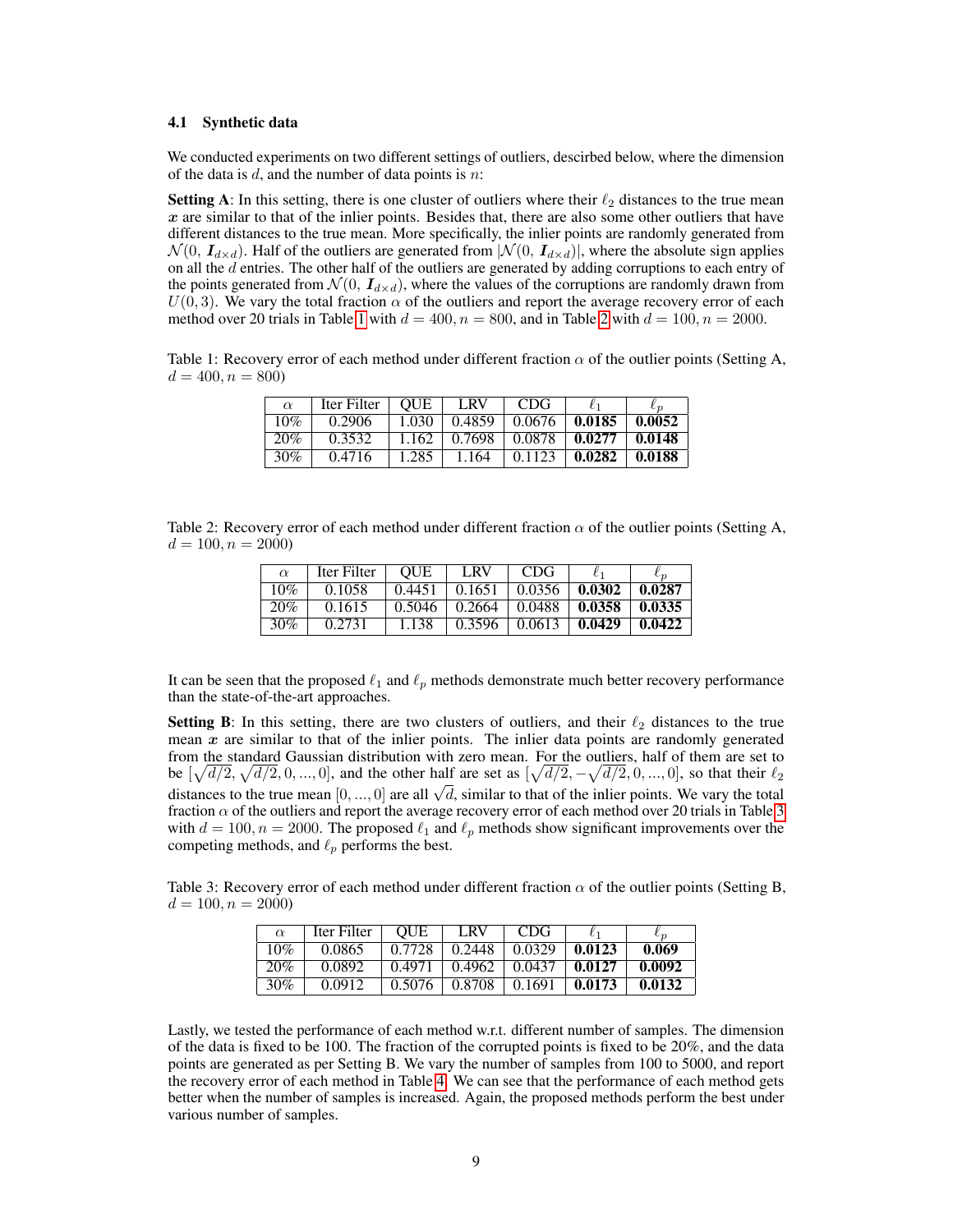<span id="page-9-5"></span>

| # samples | Iter Filter | <b>QUE</b> | LRV    | CDG    |        | $\iota_n$ |
|-----------|-------------|------------|--------|--------|--------|-----------|
| 100       | 0.4817      | 1.684      | 1.408  | 0.3078 | 0.2253 | 0.2100    |
| 200       | 0.3246      | 1.175      | 1.077  | 0.1824 | 0.1124 | 0.0815    |
| 500       | 0.1846      | 0.8254     | 0.7506 | 0.1437 | 0.0482 | 0.0337    |
| 1000      | 0.1307      | 0.6366     | 0.6244 | 0.1051 | 0.0255 | 0.0180    |
| 2000      | 0.0892      | 0.4971     | 0.4962 | 0.0437 | 0.0127 | 0.0092    |
| 5000      | 0.0598      | 0.4076     | 0.3892 | 0.0170 | 0.0064 | 0.0051    |

Table 4: Recovery error of each method w.r.t. different number of samples (Setting B,  $d = 100, \alpha =$ 0.2)

## 4.2 Real data

In this section, we use real face images to test the effectiveness of the robust mean estimation methods. The average face of particular regions or certain groups of people is useful for many social and psychological studies [\[22\]](#page-10-16). Here we use 140 face images from Brazilian face database<sup>[3](#page-9-6)</sup>, where 100 of them are well-controlled frontal faces with neutral expressions, which are considered to be inliers. The rest of 40 images either have large poses of the head, or have smiling expressions and upside down, which are considered to be outliers. The size of the face images is  $36 \times 30$ , so the dimension of each data point is 1080. The oracle solution is the average of the inlier faces. Table [5](#page-9-7) reports the recovery error, which is the  $\ell_2$  distance of the estimated mean face to the oracle solution, by each method. The proposed methods achieve much smaller recovery error than the state-of-the-art methods. The sample face images and the reconstructed mean face images by each method can be found in the Appendix.

<span id="page-9-7"></span>Table 5: Recovery error of the mean face by each method

|      | coordinate-wise |             |     |    |         |
|------|-----------------|-------------|-----|----|---------|
| Mean | median          | Iter Filter |     | R١ | $\iota$ |
| 667  | 250             | 228         | 234 |    | 18      |

## 5 Conclusion

We formulated the robust mean estimation as the minimization of the  $\ell_0$ -'norm' of the introduced *outlier indicator vector*, under second moment constraints on the inlier points. We replaced  $\ell_0$  by  $\ell_p$  ( $0 < p \leq 1$ ) to provide computationally tractable solutions as in CS, and showed that these solutions significantly outperform state-of-the-art robust mean estimation methods. We observed strong numerical evidence that  $\ell_p$  ( $0 < p \le 1$ ) leads to sparse solutions; theoretically justifying this phenomenon is ongoing work. Along these lines, two recent works [\[23,](#page-10-17) [24\]](#page-10-18) show that any approximate stationary point of the objective in [\[13\]](#page-10-7) gives a near-optimal solution. It is of interest to see if a similar property can be shown for the proposed  $\ell_0$  and  $\ell_p$  ( $0 < p \le 1$ ) objectives.

## **References**

- <span id="page-9-0"></span>[1] K. A. Lai, A. B. Rao, and S. Vempala, "Agnostic estimation of mean and covariance," in *2016 IEEE 57th Annual Symposium on Foundations of Computer Science (FOCS)*, 2016, pp. 665–674.
- <span id="page-9-1"></span>[2] J. W. Tukey, "Mathematics and the picturing of data," in *Proceedings of the International Congress of Mathematicians, Vancouver, 1975*, vol. 2, 1975, pp. 523–531.
- <span id="page-9-2"></span>[3] D. L. Donoho, M. Gasko *et al.*, "Breakdown properties of location estimates based on halfspace depth and projected outlyingness," *The Annals of Statistics*, vol. 20, no. 4, pp. 1803–1827, 1992.
- <span id="page-9-3"></span>[4] B. Zhu, J. Jiao, and J. Steinhardt, "When does the tukey median work?" *arXiv preprint arXiv:2001.07805*, 2020.
- <span id="page-9-4"></span>[5] I. Diakonikolas and D. M. Kane, "Recent advances in algorithmic high-dimensional robust statistics," *arXiv preprint arXiv:1911.05911*, 2019.

<span id="page-9-6"></span><sup>3</sup> https://fei.edu.br/ cet/facedatabase.html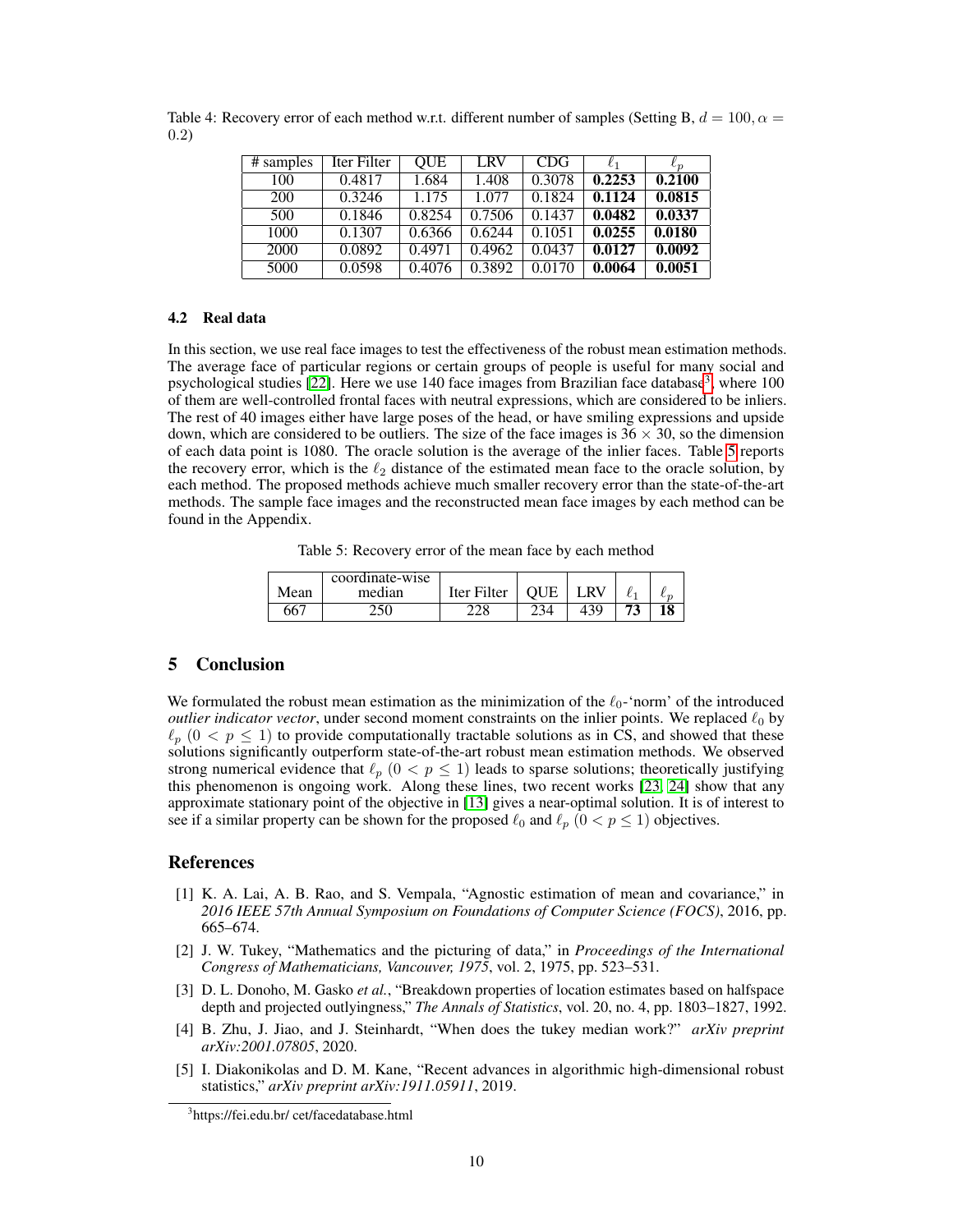- <span id="page-10-0"></span>[6] I. Diakonikolas, G. Kamath, D. M. Kane, J. Li, A. Moitra, and A. Stewart, "Robust estimators in high dimensions without the computational intractability," in *2016 IEEE 57th Annual Symposium on Foundations of Computer Science (FOCS)*, 2016, pp. 655–664.
- <span id="page-10-1"></span>[7] I. Diakonikolas, G. Kamath, D. M. Kane, J. Li, A. Moitra, and A. Stewart, "Being robust (in high dimensions) can be practical," in *Proceedings of the 34th International Conference on Machine Learning-Volume 70*, 2017, pp. 999–1008.
- <span id="page-10-2"></span>[8] J. Steinhardt, "Robust learning: Information theory and algorithms," Ph.D. dissertation, Stanford University, 2018.
- <span id="page-10-3"></span>[9] Y. Dong, S. Hopkins, and J. Li, "Quantum entropy scoring for fast robust mean estimation and improved outlier detection," in *Advances in Neural Information Processing Systems 32*. Curran Associates, Inc., 2019, pp. 6067–6077. [Online]. Available: [http://papers.nips.cc/paper/](http://papers.nips.cc/paper/8839-quantum-entropy-scoring-for-fast-robust-mean-estimation-and-improved-outlier-detection.pdf) [8839-quantum-entropy-scoring-for-fast-robust-mean-estimation-and-improved-outlier-detectio](http://papers.nips.cc/paper/8839-quantum-entropy-scoring-for-fast-robust-mean-estimation-and-improved-outlier-detection.pdf)n. [pdf](http://papers.nips.cc/paper/8839-quantum-entropy-scoring-for-fast-robust-mean-estimation-and-improved-outlier-detection.pdf)
- <span id="page-10-4"></span>[10] S. Mallat and Z. Zhang, "Matching pursuits with time-frequency dictionaries," *IEEE Trans. Signal Process.*, vol. 41, pp. 3397–3415, 1993.
- <span id="page-10-5"></span>[11] T. Blumensath and M. E. Davies, "Iterative hard thresholding for compressed sensing," *Applied and computational harmonic analysis*, vol. 27, no. 3, pp. 265–274, 2009.
- <span id="page-10-6"></span>[12] S. Foucart, "Hard thresholding pursuit: an algorithm for compressive sensing," *SIAM Journal on Numerical Analysis*, vol. 49, no. 6, pp. 2543–2563, 2011.
- <span id="page-10-7"></span>[13] Y. Cheng, I. Diakonikolas, and R. Ge, "High-dimensional robust mean estimation in nearly-linear time," in *Proceedings of the Thirtieth Annual ACM-SIAM Symposium on Discrete Algorithms*, ser. SODA '19. USA: Society for Industrial and Applied Mathematics, 2019, p. 2755–2771.
- <span id="page-10-8"></span>[14] J. Steinhardt, M. Charikar, and G. Valiant, "Resilience: A criterion for learning in the presence of arbitrary outliers," *arXiv preprint arXiv:1703.04940*, 2017.
- <span id="page-10-9"></span>[15] G. Lugosi and S. Mendelson, "Mean estimation and regression under heavy-tailed distributions– a survey," *arXiv preprint arXiv:1906.04280*, 2019.
- <span id="page-10-10"></span>[16] P. J. Huber, "Robust estimation of a location parameter," *Ann. Math. Statist.*, vol. 35, no. 1, pp. 73–101, 03 1964. [Online]. Available:<https://doi.org/10.1214/aoms/1177703732>
- <span id="page-10-11"></span>[17] I. Diakonikolas, G. Kamath, D. Kane, J. Li, A. Moitra, and A. Stewart, "Robust estimators in high-dimensions without the computational intractability," *SIAM Journal on Computing*, vol. 48, no. 2, pp. 742–864, 2019.
- <span id="page-10-12"></span>[18] R. Chartrand and Wotao Yin, "Iteratively reweighted algorithms for compressive sensing," in *2008 IEEE International Conference on Acoustics, Speech and Signal Processing*, 2008, pp. 3869–3872.
- <span id="page-10-13"></span>[19] I. F. Gorodnitsky and B. D. Rao, "Sparse signal reconstruction from limited data using focuss: a re-weighted minimum norm algorithm," *IEEE Trans. Signal Process.*, vol. 45, no. 3, pp. 600–616, Mar. 1997.
- <span id="page-10-14"></span>[20] E. J. Candes, M. B. Wakin, and S. P. Boyd, "Enhancing sparsity by reweighted l1 minimization," *Journal of Fourier analysis and applications*, vol. 14, no. 5-6, pp. 877–905, 2008.
- <span id="page-10-15"></span>[21] Z. Allen-Zhu, Y. T. Lee, and L. Orecchia, "Using optimization to obtain a width-independent, parallel, simpler, and faster positive sdp solver," in *Proceedings of the Annual ACM-SIAM Symposium on Discrete Algorithms*, 2016.
- <span id="page-10-16"></span>[22] A. C. Little, B. C. Jones, and L. M. DeBruine, "Facial attractiveness: evolutionary based research," *Philosophical Transactions of the Royal Society B: Biological Sciences*, vol. 366, no. 1571, pp. 1638–1659, 2011.
- <span id="page-10-17"></span>[23] Y. Cheng, I. Diakonikolas, R. Ge, and M. Soltanolkotabi, "High-dimensional robust mean estimation via gradient descent," *arXiv preprint arXiv:2005.01378*, 2020.
- <span id="page-10-18"></span>[24] B. Zhu, J. Jiao, and J. Steinhardt, "Robust estimation via generalized quasi-gradients," *arXiv preprint arXiv:2005.14073*, 2020.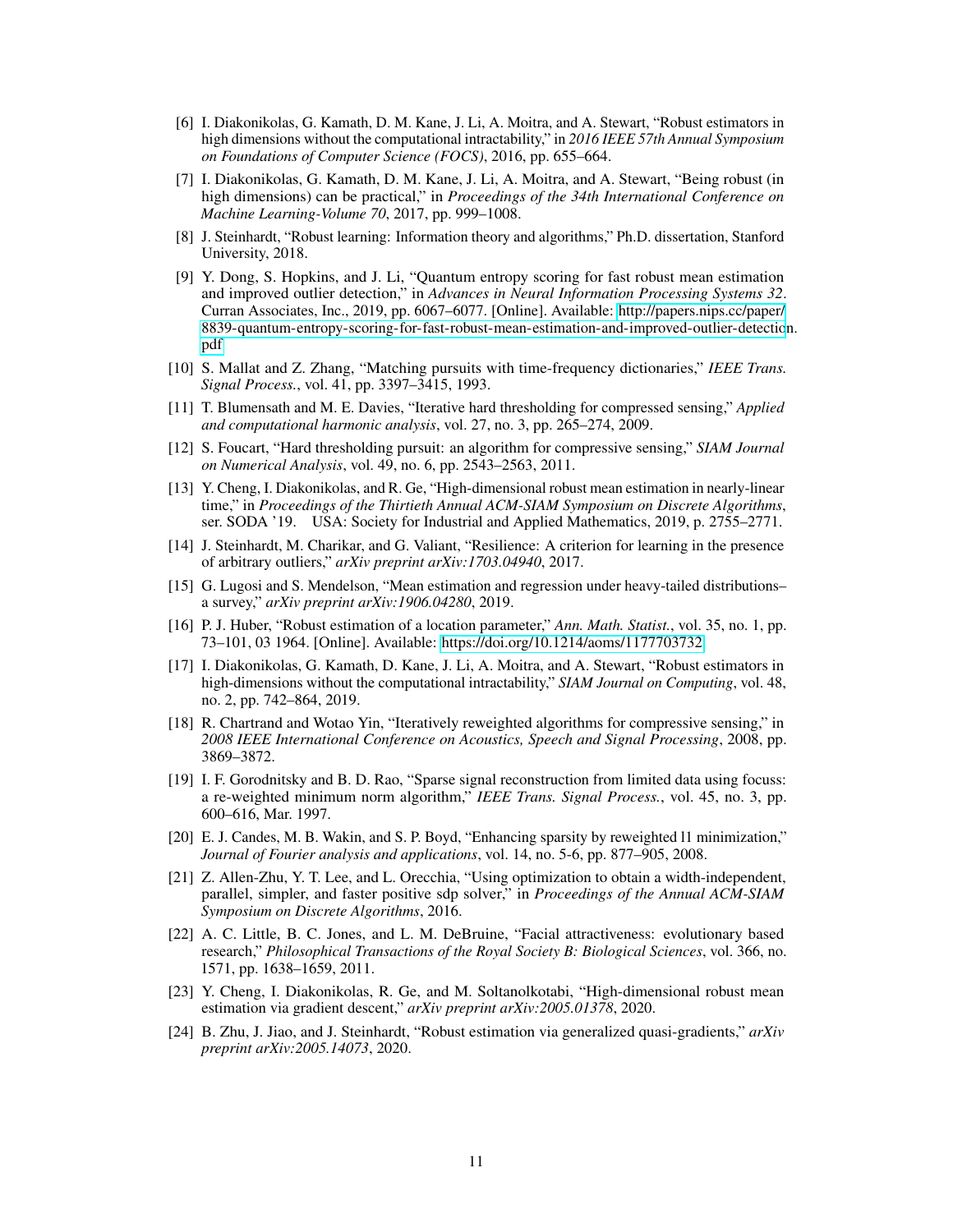## 6 Appendix

#### 6.1 Solving  $\ell_1$  objective via Packing SDP

<span id="page-11-0"></span>
$$
\min_{\mathbf{h}} \|\mathbf{h}\|_{1}
$$
\n
$$
s.t. 0 \le h_{i} \le 1, \forall i,
$$
\n
$$
\lambda_{\max} \left( \sum_{i=1}^{n} (1 - h_{i}) (\mathbf{y}_{i} - \mathbf{x})(\mathbf{y}_{i} - \mathbf{x})^{\top} \right) \le cn\sigma^{2}.
$$
\n(12)

Define the vector w with  $w_i \triangleq 1 - h_i$ . Since  $0 \le h_i \le 1$ , we have  $0 \le w_i \le 1$ . Further,  $||h||_1 = \sum_{i=1}^n h_i = \sum_{i=1}^n (1 - w_i) = n - \sum_{i=1}^n w_i = n - \mathbf{1}^\top w$ . Therefore, solving [\(12\)](#page-11-0) is equivalent to solving the following:

<span id="page-11-1"></span>
$$
\max_{\mathbf{w}} \mathbf{1}^{\top} \mathbf{w}
$$
\n
$$
s.t. \ 0 \le w_i \le 1, \forall i,
$$
\n
$$
\lambda_{\max} \left( \sum_{i=1}^n w_i (\mathbf{y}_i - \mathbf{x}) (\mathbf{y}_i - \mathbf{x})^{\top} \right) \le cn\sigma^2.
$$
\n(13)

Then, we rewrite the constraints  $0 \le w_i \le 1$ ,  $\forall i$  as  $0 \le w_i$ , and  $\sum w_i e_i e_i^\top \preceq I_{n \times n}$ , where  $e_i$  is the *i*-th standard basis vector in  $\mathbb{R}^n$ . This establishes the equivalence between [\(13\)](#page-11-1) and [\(11\)](#page-6-2).

#### 6.2 Minimizing  $\ell_p$  via iterative re-weighted  $\ell_2$

Consider the relaxation of  $\ell_0$  to  $\ell_p$  ( $0 < p < 1$ ) in Step 1 of Algorithm 1. We have the following objective:

$$
\min_{\mathbf{h}} \|\mathbf{h}\|_{p}^{p}
$$
\n
$$
s.t. \ 0 \leq h_{i} \leq 1, \forall i,
$$
\n
$$
\lambda_{\max} \left( \sum_{i=1}^{n} (1 - h_{i}) (\mathbf{y}_{i} - \mathbf{x})(\mathbf{y}_{i} - \mathbf{x})^{\top} \right) \leq cn\sigma^{2}.
$$
\n(14)

Note that  $\|\mathbf{h}\|_p^p = \sum_{i=1}^n h_i^p = \sum_{i=1}^n (h_i^2)^{\frac{p}{2}}$ . Consider that we employ the iterative re-weighted  $\ell_2$ technique [\[18,](#page-10-12) [19\]](#page-10-13). Then at  $(k + 1)$ -th inner iteration, we construct a tight upper bound on  $||h||_p^p$  at  ${\boldsymbol h}^{(k)^2}$  as

<span id="page-11-2"></span>
$$
\sum_{i=1}^{n} \left[ \left( h_i^{(k)} \right)^{\frac{p}{2}} + \frac{p}{2} \left( h_i^{(k)} \right)^{\frac{p}{2}-1} \left( h_i^2 - h_i^{(k)} \right)^2 \right]. \tag{15}
$$

We minimize this upper bound:

$$
\min_{\boldsymbol{h}} \sum_{i=1}^{n} \left( h_i^{(k)} \right)^{\frac{p}{2}-1} h_i^2
$$
\n
$$
s.t. \ 0 \le h_i \le 1, \forall i,
$$
\n
$$
\lambda_{\max} \left( \sum_{i=1}^{n} (1-h_i)(\mathbf{y}_i - \mathbf{x})(\mathbf{y}_i - \mathbf{x})^\top \right) \le c n \sigma^2,
$$
\n(16)

Define  $u_i = \left(h_i^{(k)}\right)^{\frac{p}{2}-1}$ , the objective in [\(16\)](#page-11-2) becomes  $\sum_{i=1}^n u_i^2 h_i^2$ . Define the vector w with  $w_i \triangleq 1 - h_i$ . Since  $0 \le h_i \le 1$ , we have  $0 \le w_i \le 1$ . Further,  $\sum_{i=1}^n u_i^2 h_i^2 = \sum_{i=1}^n u_i^2 (1 - w_i)^2 =$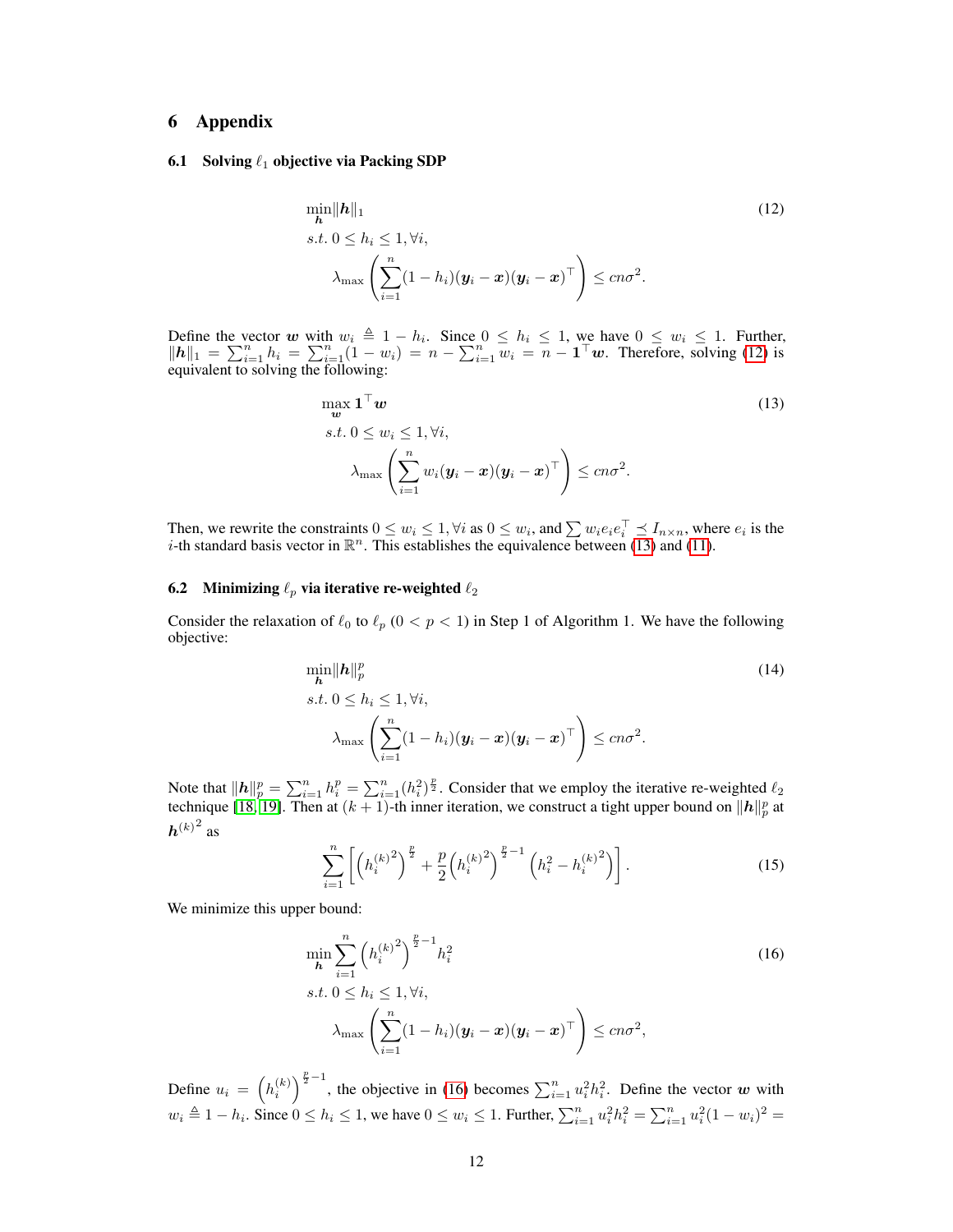$\sum_{i=1}^{n} (u_i - u_i w_i)^2$ . So, solving [\(16\)](#page-11-2) is equivalent to solving the following:

<span id="page-12-0"></span>
$$
\min_{\mathbf{w}} \sum_{i=1}^{n} (u_i - u_i w_i)^2
$$
\n
$$
s.t. 0 \le w_i \le 1, \forall i,
$$
\n
$$
\lambda_{\max} (\sum_{i=1}^{n} w_i (\mathbf{y}_i - \mathbf{x}) (\mathbf{y}_i - \mathbf{x})^{\top}) \le cn\sigma^2.
$$
\n(17)

Further, define the vector  $z$  with  $z_i \triangleq u_i w_i$ . Then solving [\(17\)](#page-12-0) is equivalent to solving the following:

<span id="page-12-1"></span>
$$
\min_{\mathbf{z}} \|\mathbf{u} - \mathbf{z}\|_{2}^{2}
$$
\n
$$
s.t. \ 0 \le z_{i} \le u_{i}, \forall i,
$$
\n
$$
\lambda_{\max} \left( \sum_{i=1}^{n} z_{i} [(\mathbf{y}_{i} - \mathbf{x})(\mathbf{y}_{i} - \mathbf{x})^{\top}/u_{i}] \right) \le cn\sigma^{2}.
$$
\n(18)

Then, we rewrite the constraints  $0 \le z_i \le u_i$ ,  $\forall i$  as  $0 \le z_i$ , and  $\sum_{i=1}^n z_i e_i e_i^\top \preceq \text{diag}(u)$ , where  $e_i$  is the *i*-th standard basis vector in  $\mathbb{R}^n$ . Finally, we can turn [\(18\)](#page-12-1) into the following least squares problem with semidefinite cone constraints:

$$
\min_{\mathbf{z}} \|\mathbf{u} - \mathbf{z}\|_{2}^{2}
$$
\n
$$
s.t. z_{i} \geq 0, \forall i,
$$
\n
$$
\sum_{i=1}^{n} z_{i} \begin{bmatrix} e_{i}e_{i}^{\top} \\ (y_{i} - \mathbf{x})(\mathbf{y}_{i} - \mathbf{x})^{\top}/u_{i} \end{bmatrix} \preceq \begin{bmatrix} \text{diag}(\mathbf{u}) \\ cn\sigma^{2}I_{d\times d} \end{bmatrix}.
$$
\n(19)

#### 6.3 Solving weighted  $\ell_1$  objective via Packing SDP

Consider the relaxation of  $\ell_0$  to  $\ell_p$   $(0 < p < 1)$  in Step 1 of Algorithm 1 (i.e., minimizing  $||h||_p^p$ ). If we employ iterative re-weighted  $\ell_1$  approach [\[20,](#page-10-14) [18\]](#page-10-12), we need to solve the following problem:

<span id="page-12-2"></span>
$$
\min_{\mathbf{h}} \sum_{i=1}^{n} u_i h_i
$$
\n
$$
s.t. 0 \le h_i \le 1, \forall i,
$$
\n
$$
\lambda_{\max} \left( \sum_{i=1}^{n} (1 - h_i) (\mathbf{y}_i - \mathbf{x}) (\mathbf{y}_i - \mathbf{x})^\top \right) \le c n \sigma^2,
$$
\n(20)

where  $u_i$  is the weight on corresponding  $h_i$ . Define the vector w with  $w_i \triangleq 1 - h_i$ . Since  $0 \le h_i \le 1$ , we have  $0 \le w_i \le 1$ . Further,  $\sum_{i=1}^{n} u_i h_i = \sum_{i=1}^{n} u_i (1 - w_i) = \sum_{i=1}^{n} u_i - \sum_{i=1}^{n} u_i w_i$ . So, solving [\(20\)](#page-12-2) is equivalent to solving the following:

$$
\max_{\mathbf{w}} \mathbf{u}^{\top} \mathbf{w}
$$
\n
$$
s.t. 0 \le w_i \le 1, \forall i,
$$
\n
$$
\lambda_{\max} \left( \sum_{i=1}^n w_i (\mathbf{y}_i - \mathbf{x}) (\mathbf{y}_i - \mathbf{x})^{\top} \right) \le cn\sigma^2.
$$
\n(21)

Then, we rewrite the constraints  $0 \le w_i \le 1$ ,  $\forall i$  as  $0 \le w_i$ , and  $\sum w_i e_i e_i^\top \preceq I_{n \times n}$ , where  $e_i$  is the *i*-th standard basis vector in  $\mathbb{R}^n$ . Finally, we can turn it into the following Packing SDP:

$$
\max_{\mathbf{w}} \mathbf{u}^{\top} \mathbf{w}
$$
\n
$$
s.t. w_i \geq 0, \forall i,
$$
\n
$$
\sum_{i=1}^{n} w_i \begin{bmatrix} e_i e_i^{\top} \\ (y_i - \mathbf{x})(y_i - \mathbf{x})^{\top} \end{bmatrix} \preceq \begin{bmatrix} I_{n \times n} \\ cn \sigma^2 I_{d \times d} \end{bmatrix}.
$$
\n
$$
(22)
$$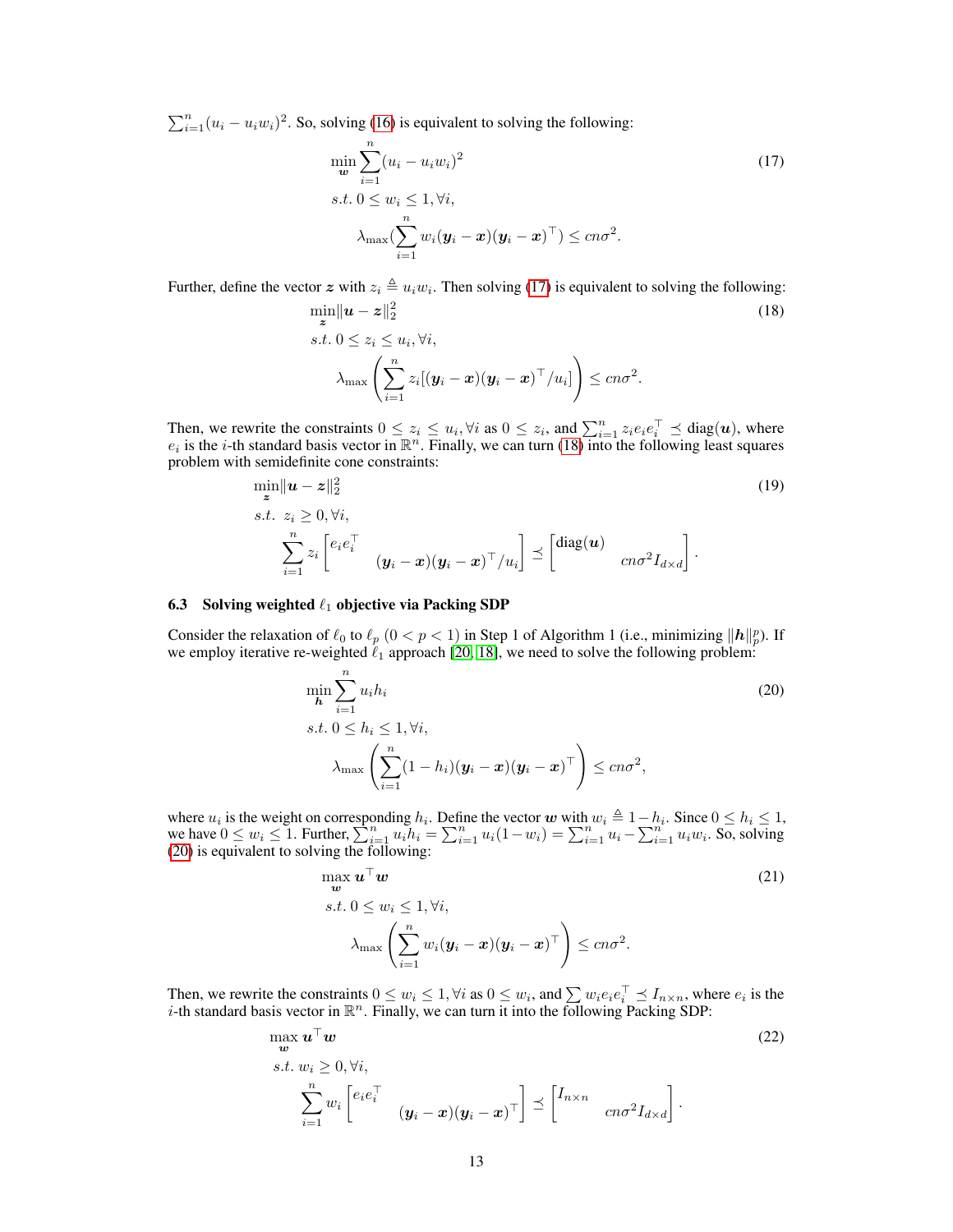### <span id="page-13-1"></span>6.4 Lemma 2

<span id="page-13-0"></span>**Lemma 2.** Let  $0 < \alpha < \frac{1}{2}$  and  $n \ge 9 \times 10^3 \frac{d}{\alpha}$ . Let  $\tilde{\mathbf{y}}_1, \ldots, \tilde{\mathbf{y}}_n$  be i.i.d. samples drawn from a distribution with mean  $\bm{x}^*$  and covariance matrix  $\Sigma\preccurlyeq \sigma^2 I$ . Let  $\bm{G}=\{\tilde{\bm{y}}_i:\|\tilde{y}_i-\bm{x}^*\|_2\leq 80\sigma\sqrt{d/\alpha}\}.$ Let  $\tilde{x}$  *be the mean of samples in* G. Then the following holds with probability at least 0.974:

<span id="page-13-5"></span>
$$
\|\tilde{x} - x^*\|_2 \le \sigma \sqrt{\alpha}.\tag{23}
$$

*Proof.* Note that

$$
\left\| \frac{|\mathbf{G}|}{n} (\tilde{\boldsymbol{x}} - \boldsymbol{x}^*) \right\|_2 \tag{24}
$$

$$
= \left\| \frac{1}{n} \sum_{i=1}^{n} \tilde{y}_i - x^* - \frac{1}{n} \sum_{i=1}^{n} (\tilde{y}_i - x^*) \mathbb{1} \{ \|\tilde{y}_i - x^*\|_2 > 80\sigma \sqrt{d/\alpha} \} \right\|_2
$$
(25)

$$
\leq \left\| \frac{1}{n} \sum_{i=1}^{n} \tilde{\mathbf{y}}_i - \mathbf{x}^* \right\|_2 + \left\| \frac{1}{n} \sum_{i=1}^{n} \mathbf{z}_i \right\|_2 \tag{26}
$$

$$
\leq \left\| \frac{1}{n} \sum_{i=1}^{n} \tilde{\mathbf{y}}_i - \mathbf{x}^* \right\|_2 + \left\| \frac{1}{n} \sum_{i=1}^{n} \mathbf{z}_i - E[\mathbf{z}] \right\|_2 + \left\| E[\mathbf{z}] \right\|_2, \tag{27}
$$

where  $z_i = (\tilde{y}_i - x^*) \mathbb{1}\{ \|\tilde{y}_i - x^*\|_2 > 80\sigma\sqrt{d/\alpha} \}$ . By Markov's inequality, we get

$$
\left\| \frac{1}{n} \sum_{i=1}^{n} \tilde{\mathbf{y}}_i - \mathbf{x}^* \right\|_2 \le 0.49 \sigma \sqrt{\alpha} \text{ with probability at least } 1 - \frac{9d}{2n\alpha} \text{ and,}
$$
 (28)

$$
\left\| \frac{1}{n} \sum_{i=1}^{n} z_i - E[z] \right\|_2 \le 0.49 \sigma \sqrt{\alpha} \text{ with probability at least } 1 - \frac{9d}{2n\alpha}.
$$
 (29)

Futhermore,

$$
||E[\boldsymbol{z}]]||_2 = \left||E\left[(\tilde{\boldsymbol{y}} - \boldsymbol{x}^*)\mathbb{1}\{\|\tilde{\boldsymbol{y}} - \boldsymbol{x}^*\|_2 > 80\sigma\sqrt{d/\alpha}\}\right]\right||_2\tag{30}
$$

<span id="page-13-3"></span><span id="page-13-2"></span>
$$
= \max_{\|v\|_2=1} v^\top E\left[ (\tilde{\boldsymbol{y}} - \boldsymbol{x}^*) \mathbb{1}\{\|\tilde{\boldsymbol{y}} - \boldsymbol{x}^*\|_2 > 80\sigma \sqrt{d/\alpha} \} \right] \tag{31}
$$

$$
= \max_{\|v\|_2=1} E\left[v^\top (\tilde{\boldsymbol{y}} - \boldsymbol{x}^*) \mathbb{1}\{\|\tilde{\boldsymbol{y}} - \boldsymbol{x}^*\|_2 > 80\sigma \sqrt{d/\alpha}\}\right]
$$
(32)

$$
\overset{\text{(a)}}{\leq} \max_{\|v\|_2=1} \sqrt{E[v^\top(\tilde{\boldsymbol{y}}-\boldsymbol{x}^*)]^2 P(\|\tilde{\boldsymbol{y}}-\boldsymbol{x}^*\|_2) \cdot 80\sigma\sqrt{d/\alpha}} \tag{33}
$$

$$
= \sqrt{\lambda_{\max}(\Sigma) P(\|\tilde{\mathbf{y}} - \mathbf{x}^*\|_2) \delta 0 \sigma \sqrt{d/\alpha}} \tag{34}
$$

$$
\stackrel{\text{(b)}}{\leq} \sqrt{\sigma^2 \cdot \frac{\alpha}{80^2}} \tag{35}
$$

$$
\leq \frac{1}{80}\sigma\sqrt{\alpha}.\tag{36}
$$

The inequality (a) follows from Cauchy-Schwarz inequality, and (b) follows from Markov's inequality. By Markov's inequality we also have that

$$
|\mathbf{G}| \ge n - \frac{\alpha}{160}n \quad \text{with probability at least } \frac{39}{40}.\tag{37}
$$

From [\(27\)](#page-13-5), [\(28\)](#page-13-2), [\(29\)](#page-13-3), [\(36\)](#page-13-6) and [\(37\)](#page-13-4), we get that with probability at least  $\frac{39}{40} - \frac{9d}{n\alpha} \ge 0.974$ ,

<span id="page-13-4"></span>
$$
\|\tilde{\boldsymbol{x}} - \boldsymbol{x}^*\|_2 \le \sigma \sqrt{\alpha}.\tag{38}
$$

<span id="page-13-6"></span> $\Box$